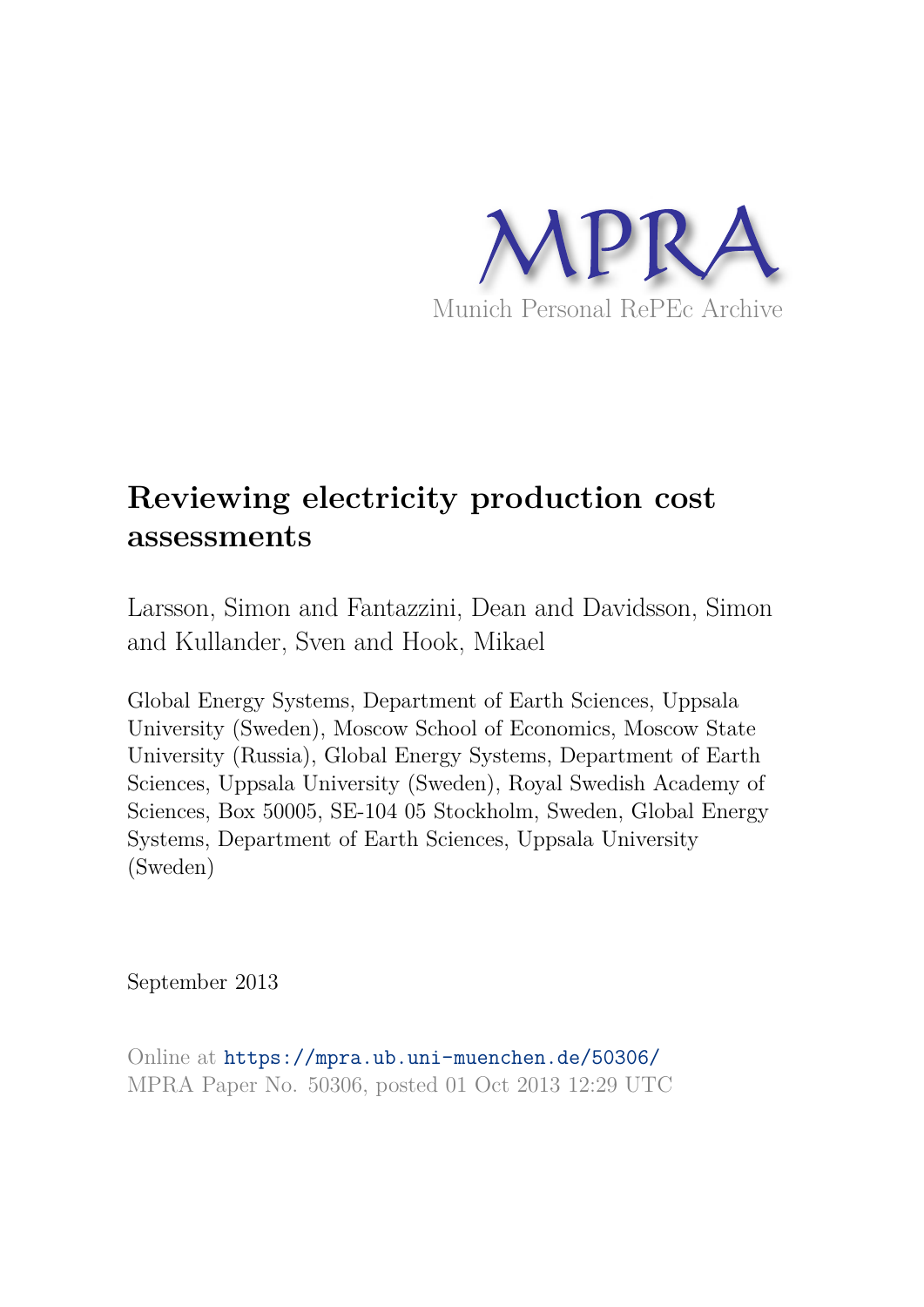# **Reviewing electricity production cost assessments**

Simon Larsson<sup>1,2</sup>, Dean Fantazzini<sup>3</sup>, Simon Davidsson<sup>1</sup>, Sven Kullander<sup>2</sup>, Mikael Höök<sup>1</sup>,

<sup>1</sup> Global Energy Systems, Department of Earth Sciences, Uppsala University, Villavägen 16, SE-752 36, Uppsala, Sweden. Web: http://www.geo.uu.se

<sup>2</sup> Royal Swedish Academy of Sciences, Box 50005, SE-104 05 Stockholm, Sweden. Web: http://www.kva.se

<sup>3</sup> Moscow School of Economics, Moscow State University, 1, Building 61, Leninskie Gory 119992, Moscow, Russia. Web: www.mse-msu.ru

#### **Abstract**

A thorough review of twelve recent studies of production costs from different power generating technologies was conducted and a wide range in cost estimates was found. The reviewed studies show differences in their methodologies and assumptions, making the stated cost figures not directly comparable and unsuitable to be generalized to represent the costs for entire technologies. Moreover, current levelized costs of electricity methodologies focus only on the producer's costs, while additional costs viewed from a consumer perspective and on external costs with impact on society should be included if these results are to be used for planning. Although this type of electricity production cost assessments can be useful, the habit of generalizing electricity production cost figures for entire technologies is problematic. Cost escalations tend to occur rapidly with time, the impact of economies of scale is significant, costs are in many cases site-specific, and country-specific circumstances affect production costs. Assumptions on the cost-influencing factors such as discount rates, fuel prices and heat credits fluctuate considerably and have a significant impact on production cost results. Electricity production costs assessments similar to the studies reviewed in this work disregard many important cost factors, making them inadequate for decision and policy making, and should only be used to provide rough ballpark estimates with respect to a given system boundary. Caution when using electricity production cost estimates are recommended, and further studies investigating cost under different circumstances, both for producers and society as a whole are called for. Also, policy makers should be aware of the potentially widely different results coming from electricity production cost estimates under different assumptions.

**Keywords:** Electricity generation costs, levelized costs, energy market analysis, cost comparisons, policy implications

**Corresponding author:** Mikael Höök, Mikael.Hook@geo.uu.se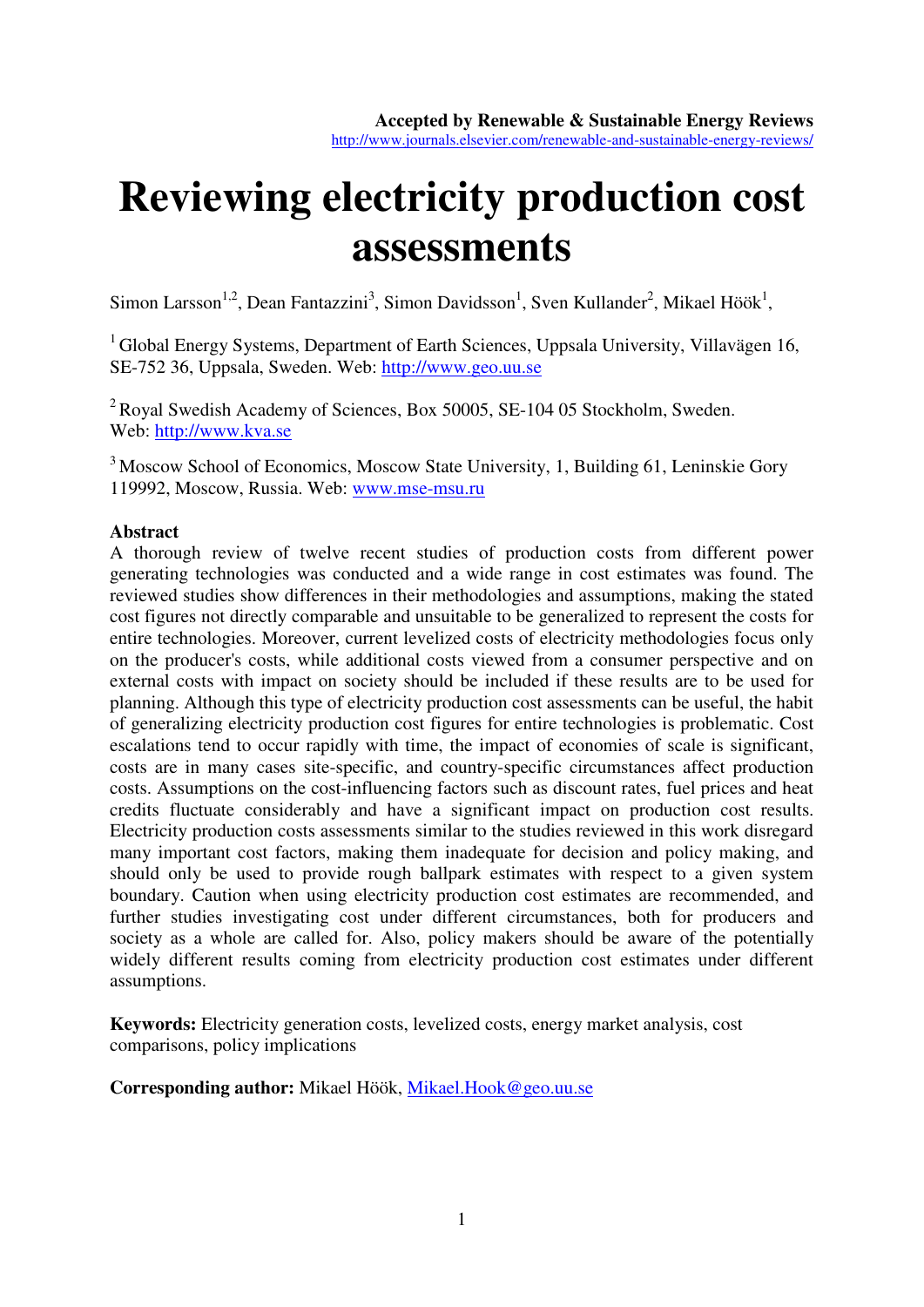## **Nomenclature**

| <b>CASES</b>    | Cost Assessments for Sustainable Energy Systems         |
|-----------------|---------------------------------------------------------|
| CC              | Coal Condensing                                         |
| <b>CCGT</b>     | Combined Cycle Gas Turbine                              |
| <b>CHP</b>      | <b>Combined Heat and Power</b>                          |
| CHP-B           | <b>Combined Heat and Power Biomass</b>                  |
| CHP-W           | <b>Combined Heat and Power Waste</b>                    |
| <b>DECC</b>     | Department of Energy and Climate Change                 |
| <b>DR</b>       | <b>Discount Rate</b>                                    |
| <b>EIA</b>      | U.S. Energy Information Administration                  |
| EU              | European Union                                          |
| <b>EUR</b>      | Euro                                                    |
| <b>EUSUSTEL</b> | European Sustainable Electricity                        |
| <b>EWEA</b>     | European Wind Energy Association                        |
| <b>GBP</b>      | <b>British Pound</b>                                    |
| <b>GDP</b>      | <b>Gross Domestic Product</b>                           |
| HC              | <b>Heat Credit</b>                                      |
| HP              | Hydropower                                              |
| IDC             | <b>Interest During Construction</b>                     |
| <b>IEA</b>      | <b>International Energy Agency</b>                      |
| <b>IHS</b>      | <b>Information Handling Services</b>                    |
| <b>IMF</b>      | <b>International Monetary Fund</b>                      |
| $kW_e$          | kiloWatt electrical                                     |
| <b>MIT</b>      | Massachusetts Institute of Technology                   |
| $MW_{e}$        | MegaWatt electrical                                     |
| $MWh_e$         | Megawatt-Hour electrical                                |
| <b>NEA</b>      | <b>Nuclear Energy Agency</b>                            |
| <b>NEEDS</b>    | New Energy Externalities Development for Sustainability |
| NP              | <b>Nuclear Power</b>                                    |
| <b>OCGT</b>     | Open Cycle Gas Turbine                                  |
| PB              | Parsons Brinckerhoff                                    |
| <b>PV</b>       | Photovoltaics                                           |
| PwC             | PricewaterhouseCoopers                                  |
| <b>PWR</b>      | <b>Pressurized Water Reactor</b>                        |
| R&D             | <b>Research and Development</b>                         |
| <b>SKGS</b>     | Skogen, Kemin, Gruvorna och Stålet (Swedish)            |
| <b>USD</b>      | <b>United States Dollar</b>                             |
| <b>VGB</b>      | VGB PowerTech e.V.                                      |
| <b>WP</b>       | Wind power                                              |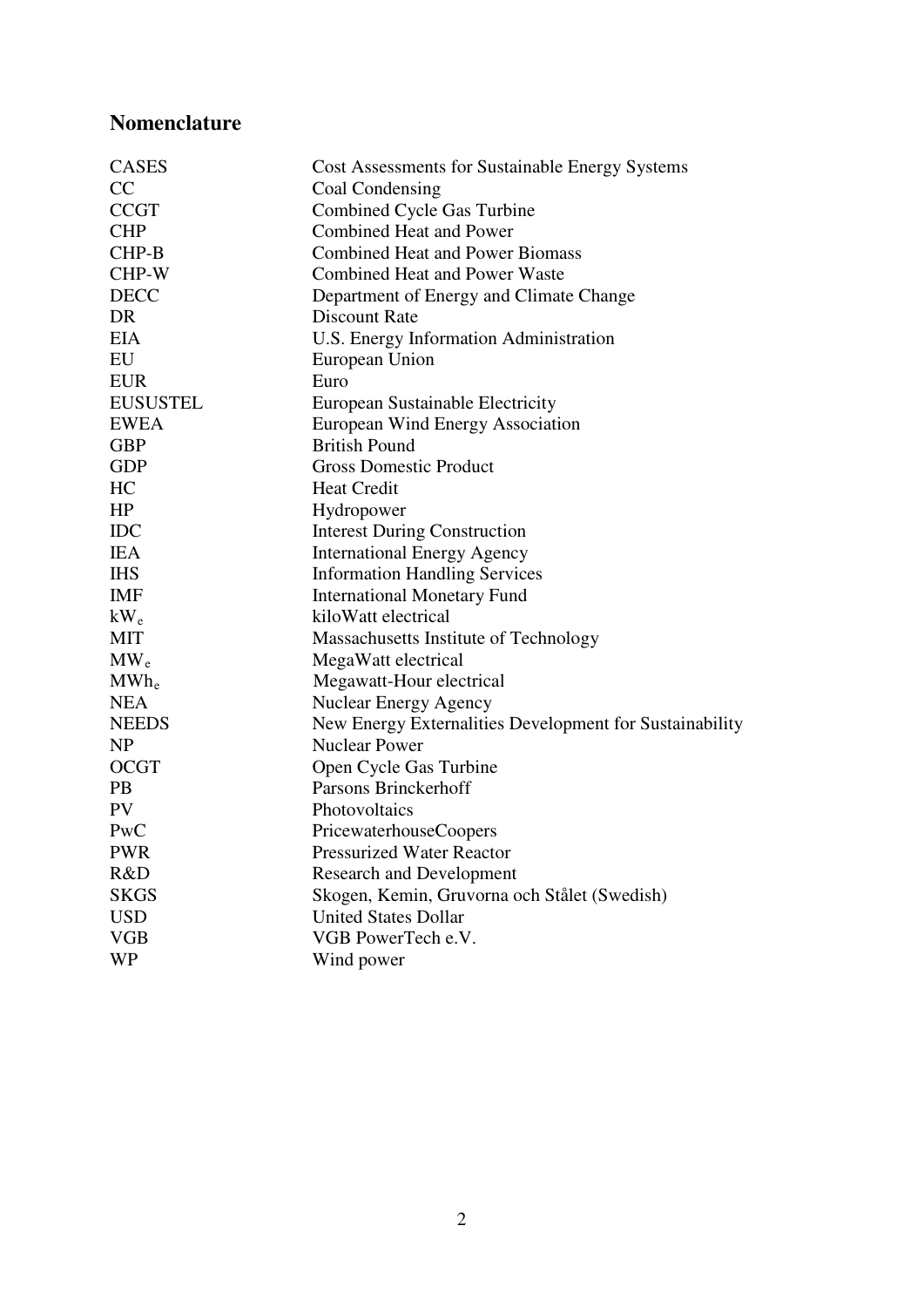#### **1. Introduction**

The last decade has witnessed an increased number of studies examining electricity generation or production  $costs<sup>1</sup>$  $costs<sup>1</sup>$  $costs<sup>1</sup>$  from alternative power generating technologies, and references to such studies can often be heard in the public debate. In the European Union (EU), electricity production costs assessments have been used to justify various forms of economic support schemes for renewable power generating technologies [1,2], and to estimate necessary levels of  $CO<sub>2</sub>$  emission fees, such as those used within the EU Emission Trading System, needed to narrow the gap between fossil fuelled technologies and other low-carbon alternatives [3]. Recent literature in this field includes the works by NEEDS [4], IEA and NEA [5] , EIA [6], VGB [7], Elforsk [8], and DECC [9].

It is common to find the cost figures reported in these studies to vary greatly. This is problematic since electricity generation cost assessments are typically used to rank different power generating technologies based on the expected generation cost and to estimate economic subsidies or penalty charges needed. As such, generation cost assessments are important in energy decision and policy making.

This paper focuses on costs for producers, i.e. costs that that can be directly attributed to the investment and operation of power plants. Such costs will be named *production costs of electricity* in this paper. However, power plants also cause socio-environmental damages during their construction, operation and dismantling, for instance, due to the emission of environmentally unfriendly and hazardous gases, particles and greenhouse gases. Such costs are called *external costs*, since they are costs not incurred by the power plant owners<sup>[2](#page-3-1)</sup>. External costs are discussed in this paper, but in a more qualitative way. Whenever they are discussed and/or added to production costs, the wording *electricity generation costs* will be used.

This paper<sup>[3](#page-3-2)</sup> reviews several electricity production cost assessments with the purpose to identify the differences in the methodologies and in the underlying assumptions that can explain the often diverging cost figures reported in the literature. These differences are discussed with special attention to some major factors influencing the stated electricity production costs. Moreover, issues regarding the current methodologies are also highlighted and discussed from a perspective of energy policy making.

A thorough analysis of twelve studies of electricity production costs published in the year 2007 or later, is carried out. Some of these studies were conducted or commissioned by government departments [10–12]; others were performed by energy agencies [5], by research and development companies [8], consulting firms [13], and by European Commission funded projects [4, 14, 15]. The study by Förnybart.nu [16] is a compilation of different studies [17– 20 and was also analyzed in this study. The recent review by Branker et al. [21] about solar photovoltaic levelized cost of electricity production was also included.

The review about low-carbon baseload generating technologies by Nicholson et al. [22] was not considered since the electricity production costs presented appear too generalized and it was not deemed possible to distinguish different cost components (for example, external costs are not separated from electricity production costs and the discount rates used are not presented). Freeman [23] provided an overview of the environmental costs of electricity, while Damen et al. [24] compared electricity and hydrogen production systems with CO2 capture and storage, but none of them are included since they appear quite outdated. Finally,

 $\overline{a}$ 

<span id="page-3-0"></span><sup>1</sup> A more suitable name would be *electrical energy* production or generation costs. The use of *electricity* as an equivalent of electrical energy is commonly accepted and it will therefore be retained in this paper.

<span id="page-3-1"></span><sup>2</sup> See the report by the European Commission [28] for more details.

<span id="page-3-2"></span><sup>&</sup>lt;sup>3</sup> This paper is based on the work conducted by Larsson [29] on behalf of the Energy Committee at the Royal Swedish Academy of Sciences. For details and further information related to the topics discussed in this paper, please see Larsson [29].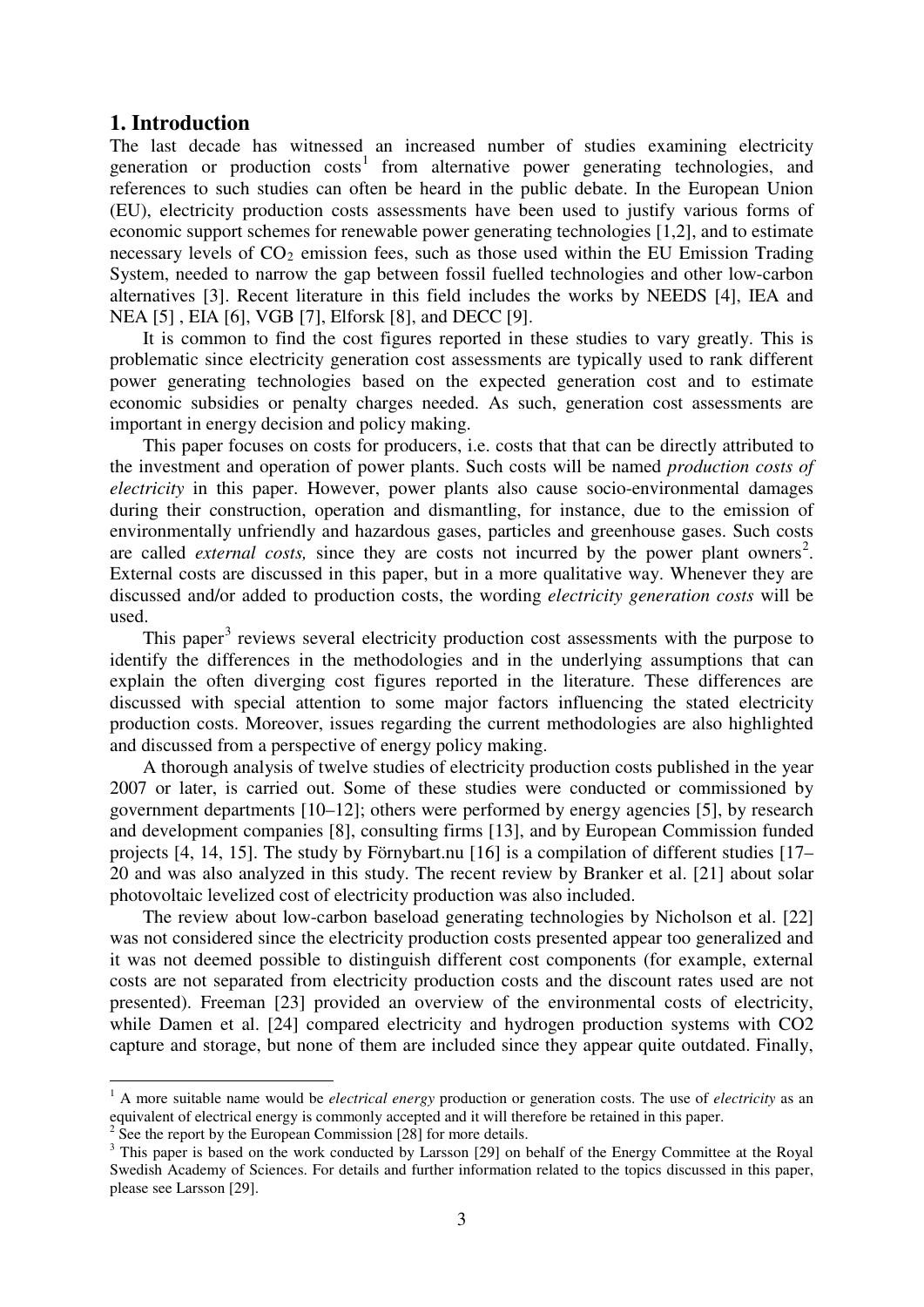we remark that Khatib [25] provided an overview of the joint report by the IEA and the OECD Nuclear Energy Agency [5], which is one of the 12 studies included in our review.

The paper is structured as follows: section 2 presents an overview of the electricity production cost estimates from different studies. Section 3 highlights some factors that have a major influence on the stated costs, and which can explain the wide range of published estimates. Section 4 is devoted to the implications of using these electricity production cost estimates for policy making. Finally, section 5 provides a concluding discussion of the main findings.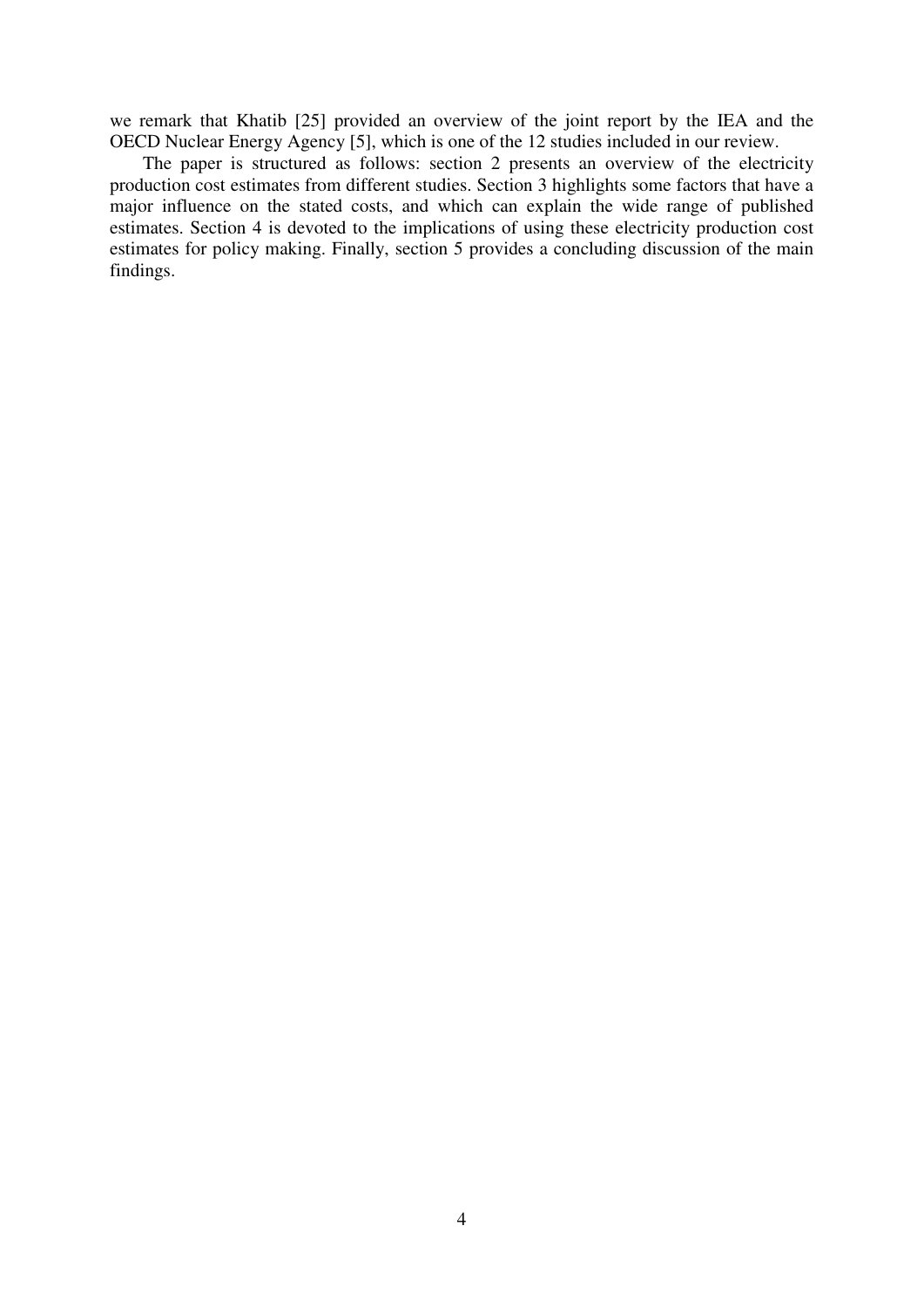#### **2. Overview of current electricity production cost estimates**

The main focus of this study is on current cost figures of commercial power generating technologies: to avoid outdated cost figures, no study published earlier than the year 2007 was included in this review (see Table 1).

**Table 1.** *Reviewed studies and investigated power generating technologies. Consulting firms ARUP [10] and Parsons Brinckerhoff [12] conducted the latest U.K. Department of Energy and Climate Change (DECC) studies on electricity production costs. The SKGS study (a cooperation between Swedish industry associations) on electricity production costs was performed by the professional services firm PricewaterhouseCoopers (PwC) [13]. All abbreviations are listed in the nomenclature. Some studies have more than one year in the references since they were divided in several different papers and/or because the information is located at several different places.*

| <b>Study</b>             |    |       | Included power generating technologies |                           |             |                 |             |    |           |       |        |
|--------------------------|----|-------|----------------------------------------|---------------------------|-------------|-----------------|-------------|----|-----------|-------|--------|
|                          | CC | CHP-B | CHP-W                                  | HP.                       | <b>CCGT</b> | <b>CCGT-CHP</b> | <b>OCGT</b> | PV | <b>NP</b> | WP on | WP off |
| <b>CASES</b> [14]        | X  | x     |                                        | X                         | X           | X               | X           | X  | X         | X     | X      |
| Elforsk [8]              | X  | x     | X                                      | X                         | X           | Χ               |             | x  | X         | X     | X      |
| EUSUSTEL [15]            | X  |       |                                        | X                         | X           | X               |             | x  | X         | X     | X      |
| Förnybart.nu [16]        |    | X     |                                        |                           |             |                 |             | x  | X         | X     | X      |
| <b>IEA &amp; NEA [5]</b> | X  |       |                                        |                           | X           | X               |             | X  | X         | X     | X      |
| NEEDS [4]                | X  | X     |                                        |                           | X           |                 | X           | X  | X         |       | X      |
| <b>SKGS</b> [13]         |    |       |                                        | X                         |             |                 |             |    | X         | X     |        |
| <b>DECC</b> [9]          | X  | X     | X                                      | $\boldsymbol{\mathsf{x}}$ | X           | X               | X           | X  | X         | X     | X      |
| <b>EWEA</b> [18]         |    |       |                                        |                           |             |                 |             |    |           | X     | X      |
| EIA [11]                 | X  |       |                                        | X                         | X           |                 | X           | X  | X         | X     | X      |
| <b>VGB</b> [7]           | X  |       |                                        | X                         | X           |                 | X           | X  | X         | X     | X      |
| Branker et al. [21]      |    |       |                                        |                           |             |                 |             | X  |           |       |        |

External costs, due to the potential impact of power plants on, for example, human health, ecosystems, crops, buildings and climate change are not considered. Costs induced by taxes and subsidies are also excluded, despite the fact that such costs can be significant, since they vary among different countries and are decided by governments. However, external costs, subsidies, taxes and differences in technical characteristics have to be considered in decision and policy making. The electricity system is simply affected in different ways depending on the technology with some power plants in more need of balancing power, back-up capacity and transmission investments than others. Therefore, these will be discussed in Section 4 which considers the policy implications of assessments for electricity generation costs. Estimates of future electricity production costs that might change in the future due to, for example, learning curves are also outside the scope of this review.

From an investor's perspective, the future assumptions about the income coming from produced electricity are crucial for investment decisions. In liberalized electricity markets, investors face greater risk as future electricity price levels are uncertain [26]. Moreover, current electricity production cost methodologies generally fail to account for the fact that dispatchable power generating technologies have an economic and technical advantage over non-dispatchable alternatives, since the latter only produce electrical energy during favorable weather conditions. However, our assessments attempts to only consider studies of production costs. The only exceptions to this rule are represented by some studies which incorporate the costs of carbon dioxide emission fees and backup costs for intermittent power generating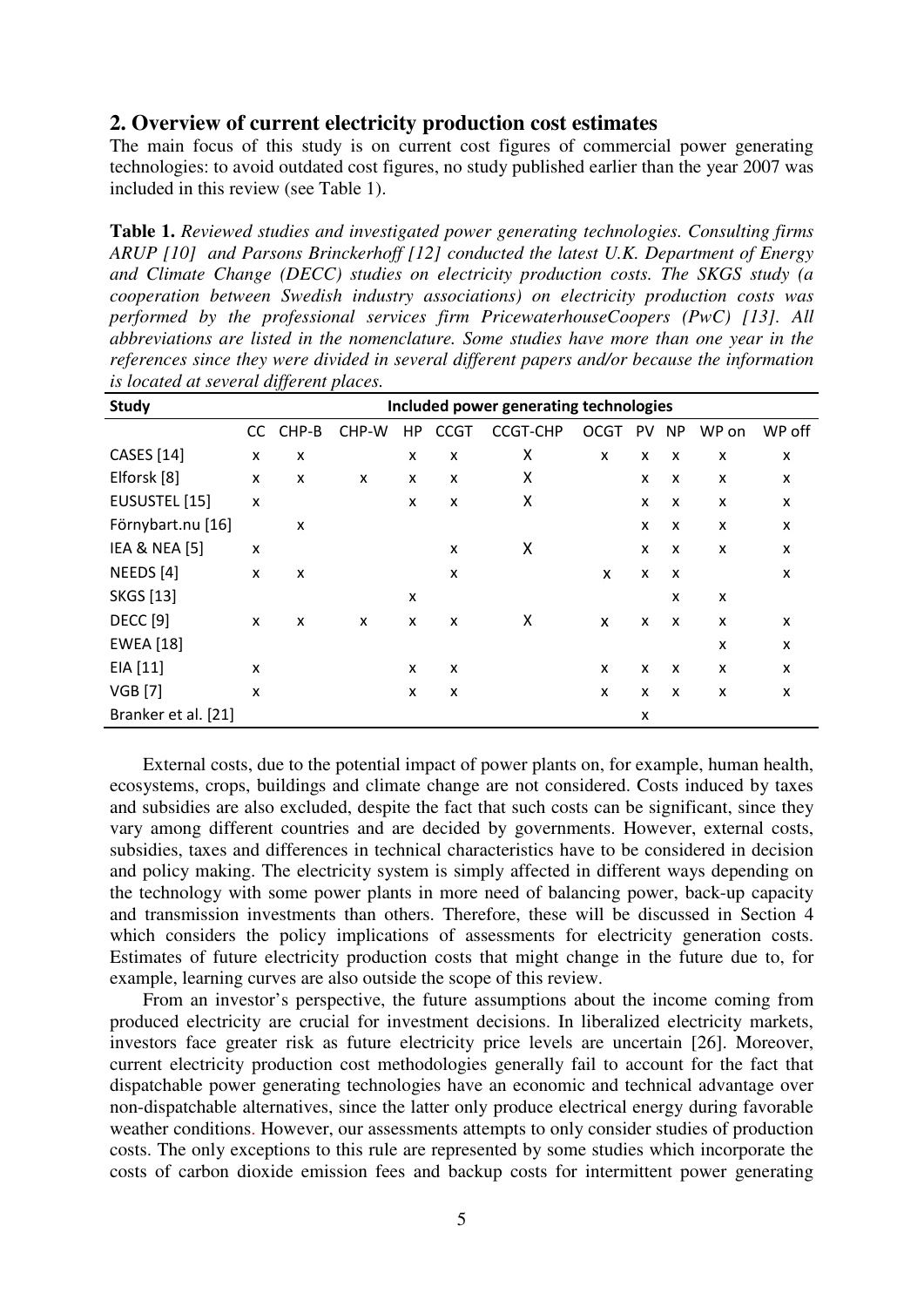technologies into the "*normal*" electricity production costs. Given that these costs were not presented as external cost factors or taxes, we opted to keep them to avoid complicating the comparison with the other reviewed studies (see Sections 3.6-3.7).

Costs are presented in United States Dollar (USD). Exchange rates used for conversions from other currencies are presented in Table 2. Cost figures originating in foregoing years were recalculated to 2011 values by using the (country specific) GDP deflators provided by the IMF [27]. Note that many of the reviewed studies use other currencies than USD, so that the presented cost figures could be sensitive to changes in exchange rates.

**Table 2.** *Assumed exchange rates when original costs were not presented in USD. Current data obtained from Federal Reserve.* 

| Currency   | <b>Exchange rates used</b> |
|------------|----------------------------|
| EUR        | 1.393 USD/EUR              |
| <b>GBP</b> | 1.604 USD/GBP              |
| <b>SEK</b> | 0.154 USD/SEK              |

Levelized costs of electricity production for non-renewable power generating technologies are shown in Figure 1, wind power and combined heat and power biomass-fired plants in Figure 2 and hydropower and photovoltaics in Figure 3.



**Figure 1.** *Levelized costs of electricity production for non-renewable power generating technologies. The cost figures are visualized in box plots showing the minimum value, lower quartile, median, upper quartile, and the highest value. The mean value is also included in the figure. Costs induced by assumptions on carbon dioxide emission fees (section 3.6) are not included. Studies that do not present electricity production costs by using a 5% or a 10% discount rate are not included in this figure (i.e. [5], [7]; [8], [12], [14], [15], and [16]).*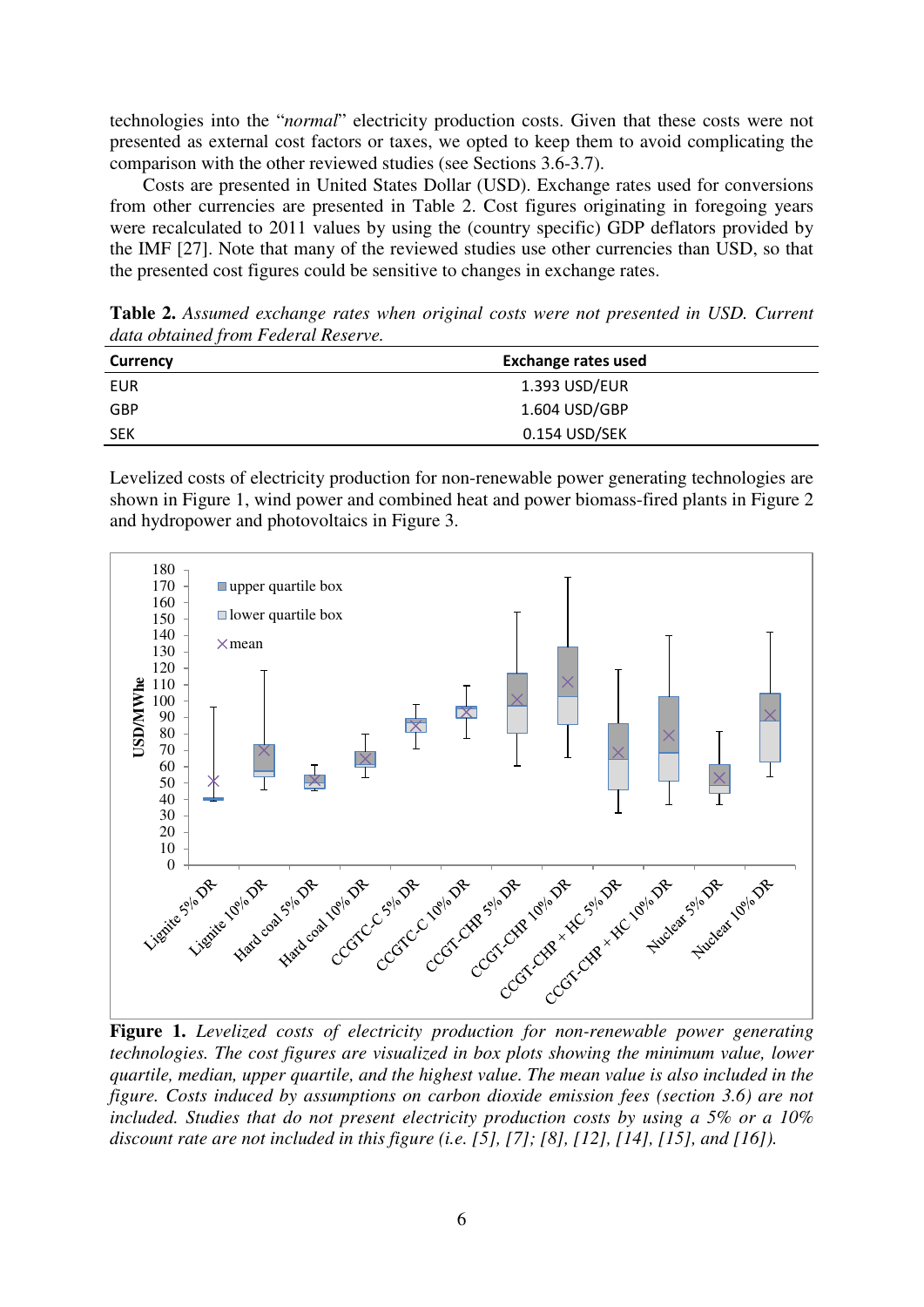

**Figure 2.** *Levelized costs of electricity production for wind power and combined heat and power biomass-fired plants. The cost figures are visualized in box plots showing the minimum value, lower quartile, median, upper quartile, and the highest value. The mean value is also included in the figure. Costs induced by assumptions on backup costs for intermittent power generating technologies (section 3.7) are not included. Studies that do not present electricity production costs by using a 5% or a 10% discount rate are not included in this figure (i.e. [4], [5], [7], [8], [10], [14], and [15]).* 



**Figure 3.** *Levelized costs of electricity production from hydropower and photovoltaics. The cost figures are visualized in box plots showing the minimum value, lower quartile, median, upper quartile, and the highest value. The mean value is also included in the figure. Costs induced by assumptions on backup costs for intermittent power generating technologies are not included. Studies that do not present electricity production costs by using a 5% or a 10% discount rate are not included in this figure (i.e. [4], [5], [7], [8], [10], [14], [15], and [20]).*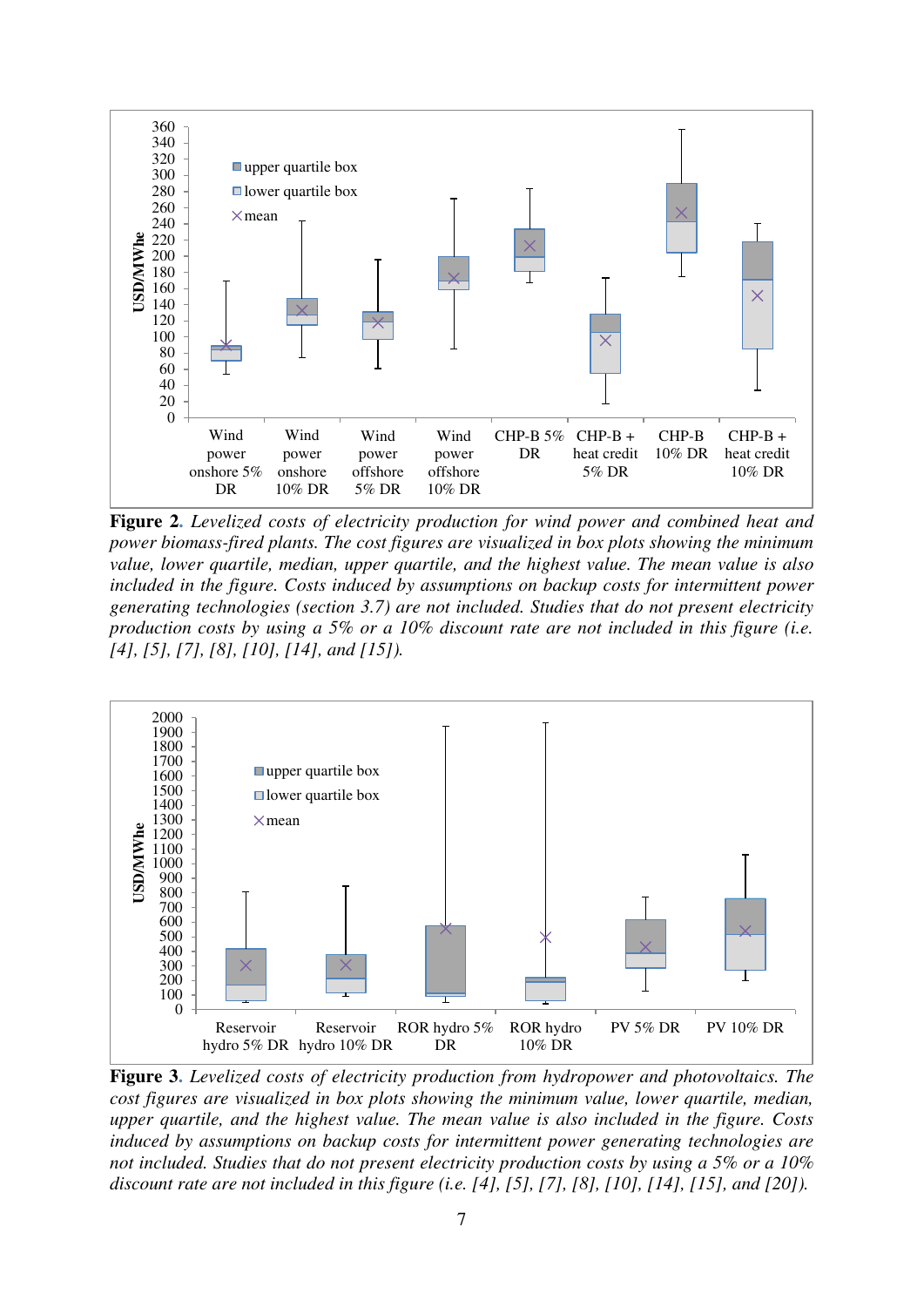Figures 1-3 show that the estimated producer costs vary quite considerably between different studies. Moreover, the dispersion of the estimates for hydropower and photovoltaics is much higher than that of the other technologies. This is due to a few extreme hydropower cost figures, together with the fact that electricity production costs for hydropower and photovoltaics tend to be highly site-specific. In this context it should be mentioned that the stated production costs are neither directly comparable with each other, nor can they be generalized to represent a general electricity production cost for a specific power-generating technology, due to the methodological differences and the varying assumptions present in the reviewed studies.

As can be seen in the previous figures, the stated electricity production costs are sensitive to changes in the discount rate (DR), i.e. the interest rate used to determine the present value of future cash flows. Power generating technologies associated with high upfront capital costs are very sensitive to changes in discount rate, as it reflects the value put on time preferences. High upfront costs have to be valued against a stream of discounted future incomes. For example, a payment of 1000 \$ occurring 10 years from now is worth 613 \$ today at a discount rate of 5%, and 386 \$ at a discount rate of 10%. As such, the value that is chosen for the discount rate can "*weight*" the decision towards one option or another. Moreover, electricity production costs from combined heat and power (CHP) plants are strongly influenced by assumptions on heat credits (HC), i.e. the value of the heat that is produced jointly with electrical energy.

Assumptions on discount rates and the methodology used to calculate heat credits vary significantly across the studies, thereby contributing to the large dispersion of costs. The diverging assumptions about the fuel price are the main reason for the different cost estimates for CHP-B, CHP-W, CCGT-CHP, and lignite-fuelled power plant production costs. For most power generating technologies (with the exception of fossil-fuelled alternatives), the assumptions on investment costs differ significantly and contribute to additional variability in the final estimates. Another reason for discrepancies across studies is the assumption about the mode of operation for a power plant. For example, dispatchable power plants are in some studies assumed to be used in a base load mode, in other studies in intermediate or in peak load modes.

Electricity productions costs are also dependent on the location of the power plant. This is visualized by Figures 4-5 which show that electricity production costs indeed seem to vary between different world regions. Differences in e.g. investment costs, fuel prices and labor costs results in different preconditions and thereby different electricity generation costs for different world regions [5], as Figures 4-5 indicate. Table 3 presents the reviewed studies geographical coverage (location) and their method of computation. Production costs presented in Elforsk [8] and other reviewed studies also show a strong influence of economies of scale, meaning that production costs are largely determined by the installed capacity, i.e. plant size.

The cost-influencing factors mentioned are just examples of why studies differ. Some factors will be more thoroughly discussed in section 3, while others will not be dealt with mainly due to lack of transparency (i.e. lack of sufficient information, lumped cost figures, unknown impacts, etc.) in the reviewed studies. Production costs for waste-fuelled combined heat and power plants (CHP-W) are not shown in Figures 1-3. The reason is that such production costs can in fact be negative, since these power plants are usually paid for accepting waste for burning. This makes it difficult to exhibit CHP-W production costs together with production costs from other power-generating alternatives. Interested readers are referred to Larsson [29] for more details.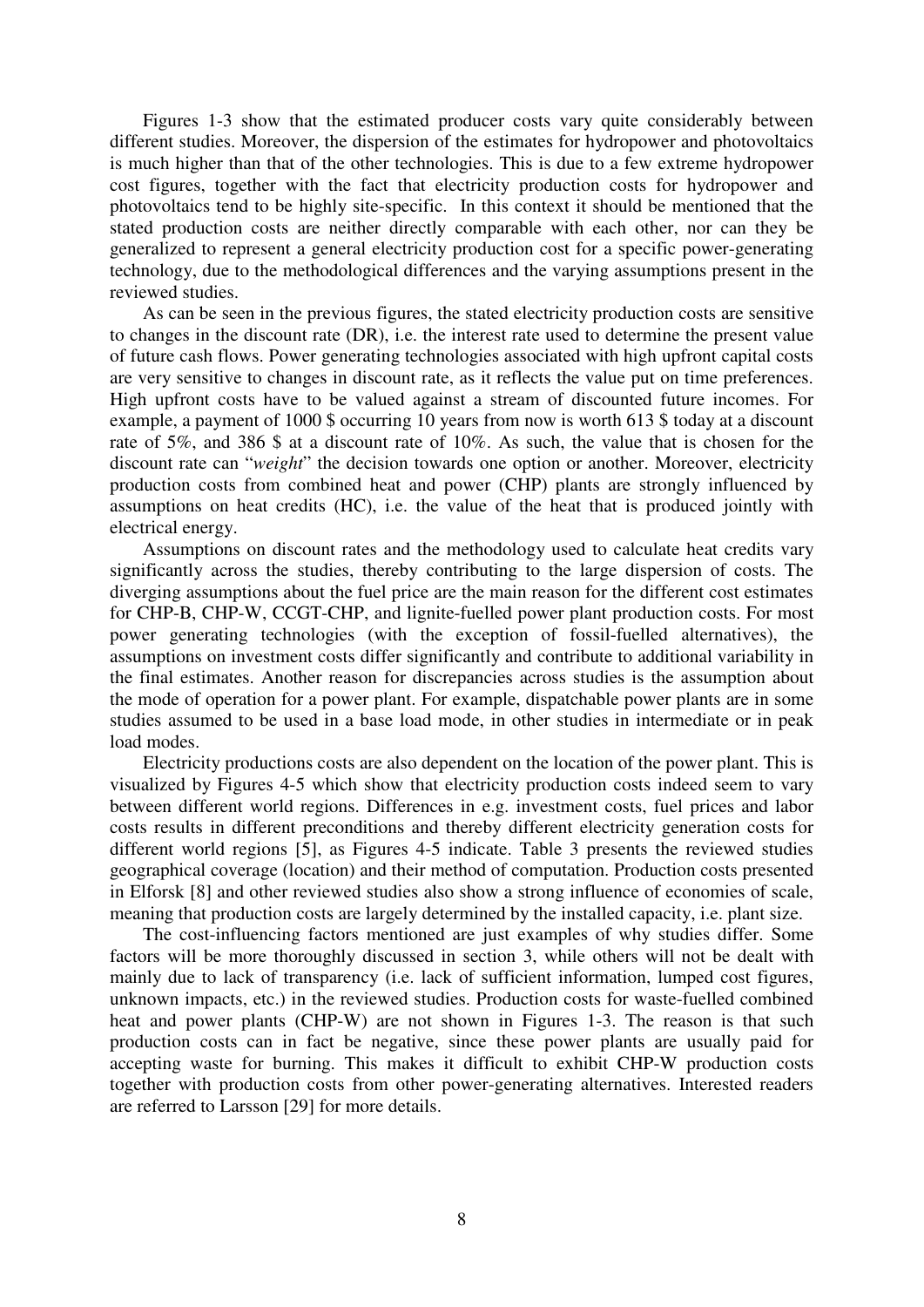

**Figure 4.** *Comparison of levelized costs of electricity production in different world regions at 5 % discount rate. Only a small subset of studies provided regional data (i.e. [4], [5], [8], [14], and [15]).* 



**Figure 5.** *Comparison of levelized costs of electricity production in different world regions at 10 % discount rate. Only a smaller subset of the reviewed studied provided regional data (i.e. [5], [7], [8], [10], [12], [14], and [15]).*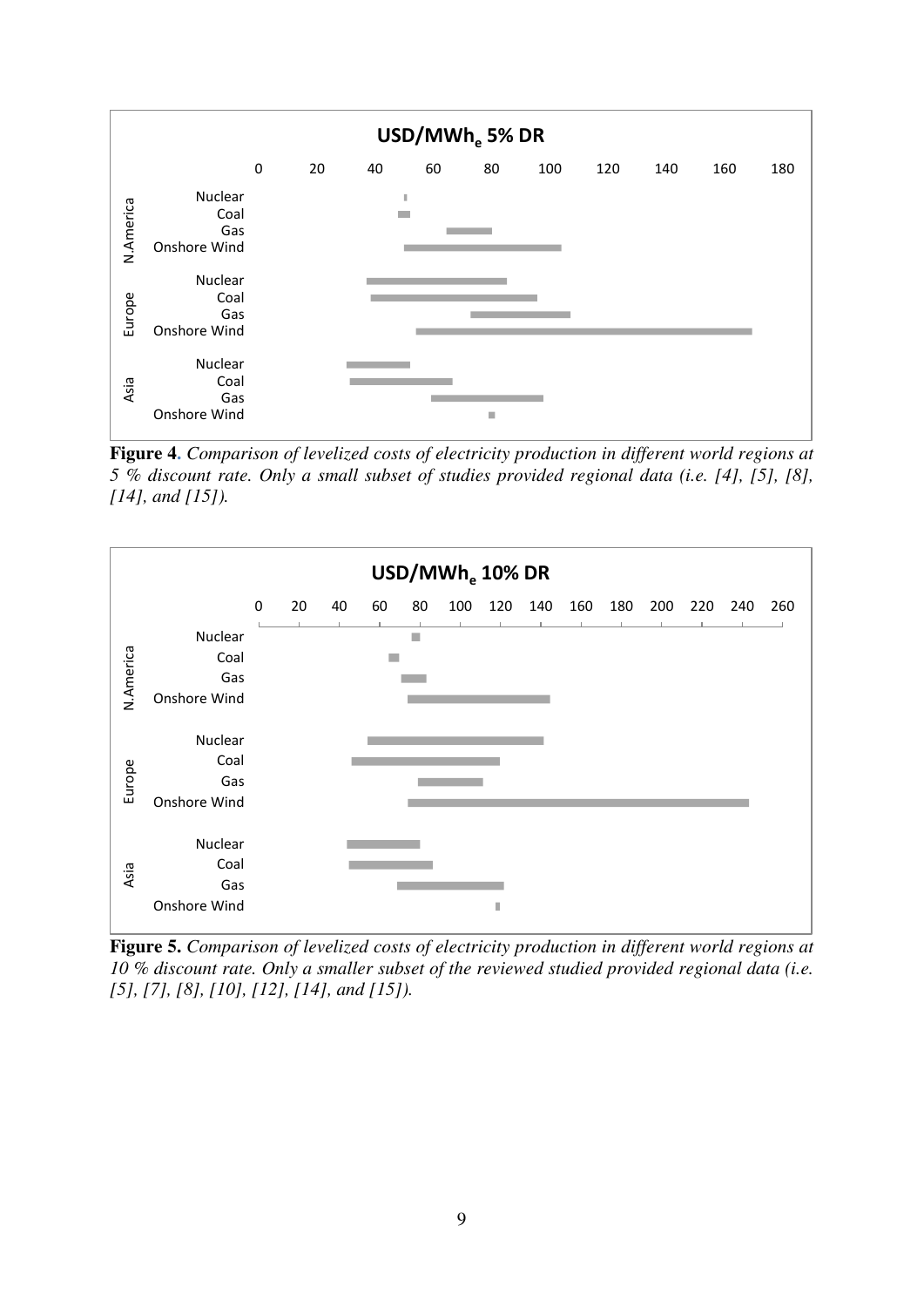| <b>Study</b>             | <b>Geographic location</b> | <b>Method of computation</b>               |
|--------------------------|----------------------------|--------------------------------------------|
|                          |                            |                                            |
| CASES [14]               | Europe                     | Average Lifetime Levelised Generating Cost |
| Elforsk [8]              | Sweden (Europe)            | <b>Equivalent Annual Cost</b>              |
| EUSUSTEL [15]            | Europe                     | Average Lifetime Levelised Generating Cost |
| Förnybart.nu [16]        | Sweden (Global)            | Literature review                          |
| <b>IEA &amp; NEA [5]</b> | Europe (Global)            | Levelised Costs of Electricity             |
| NEEDS [4]                | Europe                     | Average Lifetime Levelised Generating Cost |
| <b>SKGS</b> [13]         | Sweden (Europe)            | Free Cash Flow                             |
| <b>DECC</b> [9]          | United Kingdom             | Levelised Cost of Generation               |
| <b>EWEA</b> [18]         | Europe                     | Levelised Cost                             |
| EIA [11]                 | <b>United States</b>       | Levelized Cost                             |
| VGB [7]                  | Europe                     | Levelised Costs of Electricity             |
| Branker et al. [21]      | Global                     | Levelized Cost of Electricity              |

**Table 3.** *Geographical coverage and method of computation.* 

### **3. Main reasons for diverging electricity production cost estimates 3.1 Methodological differences in the computation of the levelized cost of electricity**

The cost of generating electricity can be calculated in various ways. A widely accepted approach is the so called *levelized cost of electricity* (LCOE)*,* or similar names such as *average lifetime levelised generation cost* (ALLGC), and *levelised cost of generation* (LCG). IEA & NEA [5], DECC [9], CASES [14], NEEDS [4] and EUSUSTEL [15] all used definitions of levelized cost of electricity similar to the formula presented below in Equation 1. Despite this, differences in methodology exist, and they are in some cases substantial enough to cause significant differences in results between studies.

$$
LCOE = \frac{\sum_{t} (investment_t + 0 \& M_t + Fuel_t + Others_t) * (1 + d)^{-t})}{\sum_{t} (Electricity_t * (1 + d)^{-t})}
$$
 (1)

**Equation 1.** *Levelized cost of electricity formula. Expenditures for carbon dioxide emissions, decommissioning, refurbishment, etc. are captured in the parameter "Others". Which assumptions are included as well as what they are, vary from study to study. A derivation of Equation 1 can be located in [5]. Observe that the carbon costs and the decommissioning costs mentioned in [5] is lumped under the "Others" category in Equation 1.*

| Investment $t$  | investment expenditure in year t                |
|-----------------|-------------------------------------------------|
| $O\&M_t$        | operation and maintenance expenditure in year t |
| $Fuel_t$        | fuel expenditure in year t                      |
| Others $_t$     | other expenditures in year t                    |
| $Electricity_t$ | electrical energy generation in year t          |
| d               | discount rate                                   |

 $\overline{a}$ 

Equation 1 simply follows from the basic assumption that the present value of all discounted power-plant revenues has to be equal to the present value of all discounted powerplant costs. The LCOE is thereby equal to the constant average price at which electricity must be sold to reach breakeven over the economic lifetime of the power plant project<sup>[4](#page-10-0)</sup>. External

<span id="page-10-0"></span><sup>&</sup>lt;sup>4</sup> We remark that it is not electricity which is discounted in the denominator in Equation 1, but rather the value of the output that is produced.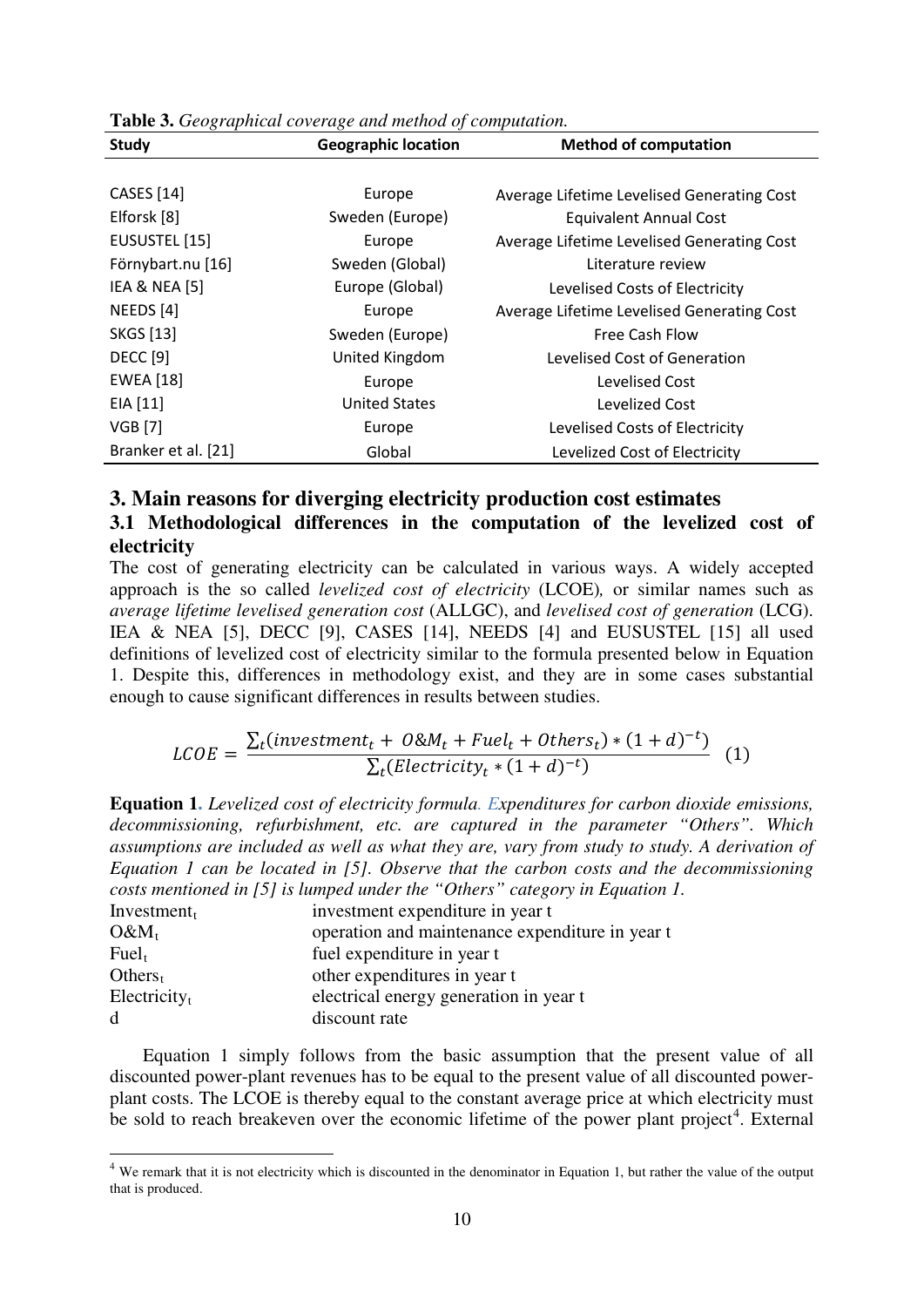costs, taxes and other costs not directly connected with a power plant (as part of its construction or operation), might also be included in the LCOE. However, these costs were not considered in the present study (see the previous discussion in section 2).

A completely different valuation approach compared with the standard formula-based approaches to calculate the LCOE is found in the analysis by EIA [11]. In their analysis, production costs are calculated using an energy-economic model, whose results cannot be exactly recreated outside the model [30]. Even though the production costs are presented as levelized costs, the underlying approach is quite different from the formula-based methodologies such as the LCOE (Equation 1).

Elforsk [8] and VGB [7] used the equivalent annual-cost method to calculate the investment-costs share of the total production cost, while cost components such as operation and maintenance (O&M) and fuel costs are assumed to be constant over time. In other cases production costs are calculated with confidential free cash flow models [13] or more or less unclear approaches [17, 19].

The expression *levelized costs* can be confusing, since such a commonly used terminology might imply that production costs are calculated using the same methodology, while this is not necessarily the case. A levelized cost is nothing else than a mathematical conversion of variable annual costs into a stream of constant payments, with the same present value as the total cost incurred by a power plant over its operating life. The result, in the case of electricity producing projects, is a cost per unit of electricity produced. This cost is equal to the minimum average price at which electricity must be sold to reach breakeven, which means that all studies presenting such production cost figures by definition presents levelized costs. Taxes and subsidies can be accounted for in the same way if so requested.

The differences in basic electricity production cost methodologies mentioned so far are important examples of how studies computing production costs may differ. Some studies use simple formulas, others complex models. In some cases only cost figures and assumptions are presented but not the methodology itself. However, several other differences and issues with respect to production costs methodologies can be mentioned.

A notable example is the assumption on discount rates, a key factor in determining electricity production costs (see Equation 1). Discounting is used to determine the present value of a stream of future cash flows and it has a significant impact on electricity production costs, since the choice of the discount rate is one of the major cost factors for capital-intensive power generating technologies. In this regard, the reviewed studies differ considerably in their discount rate assumptions, making the stated cost figures not only difficult to compare, but also to generalize as the presented production costs are dependent on the used discount rate.

Other areas where studies tend to differ include different assumptions for the power plant economic life, the inclusion of decommissioning and refurbishment expenses, the assumptions on residual values, and for the inclusion of flue gas treatment and ash management costs. Regional conditions seem to explain some of the differences in the reported cost figures, meaning that it will be difficult to compare or use costs originating in foreign studies. A key observation by IEA & NEA [5] is that country-specific circumstances, such as market conditions and availability of resources, are among the main determinants when computing electricity production costs.

Time and economy-of-scale are other important factors influencing production costs. The IHS CERA Power Capital Cost Indexes have shown considerable increases in both European and North American power-plant capital costs since the year 2000 (Figure 6). They also reveal that cost changes tend to occur rapidly in time. Similar observations can be found in Elforsk [8], showing a compilation of some Swedish and international indexes related to power-plant capital cost increases: all indexes point to significant cost increases during the years 2000–2010. When it comes to production costs, significant cost changes (both positive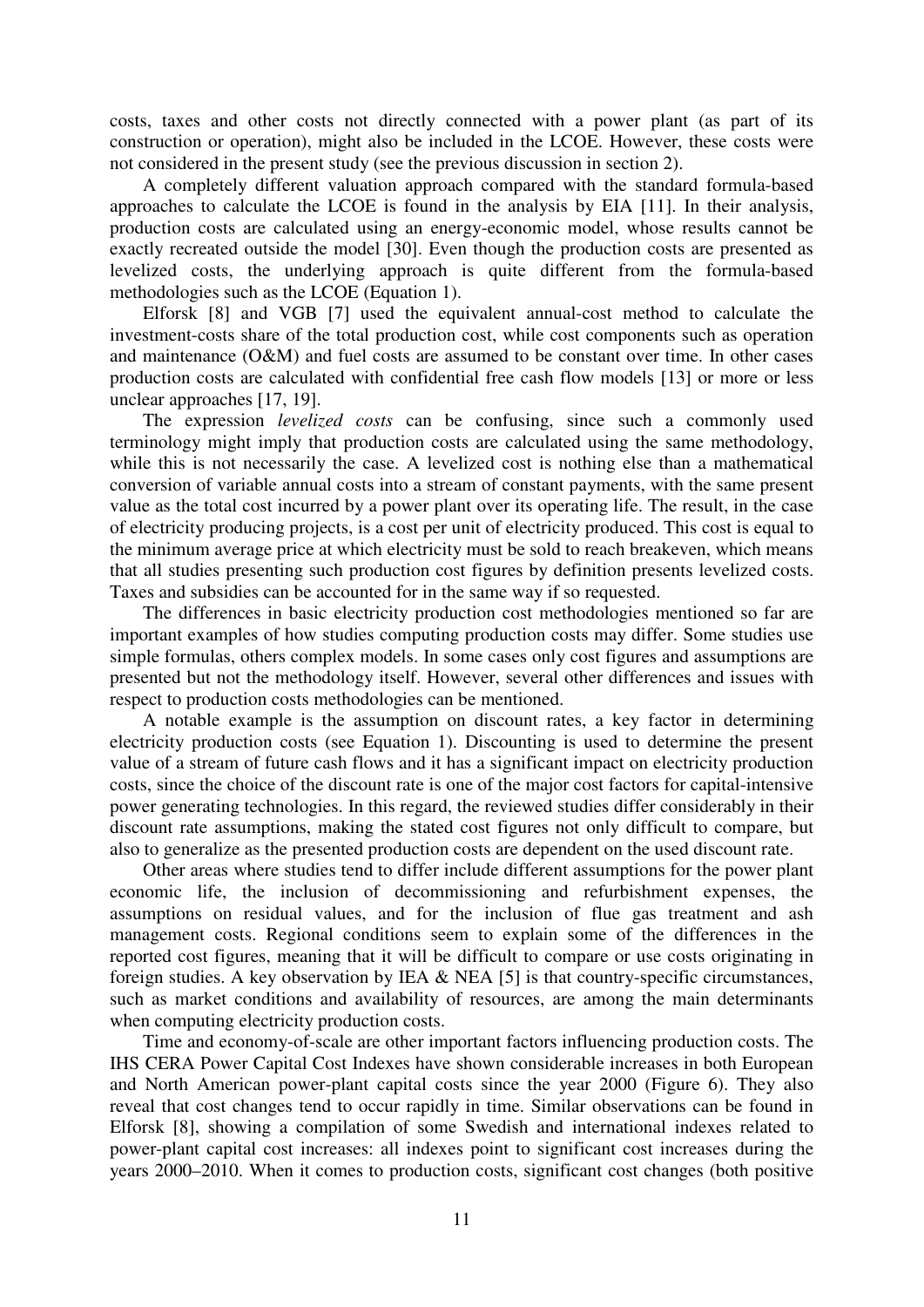and negative) are observed in updated studies, such as those in Elforsk [8, 31], and in the latest DECC studies [10, 12, 32]. A strong influence of economies of scale, meaning that production costs are also significantly affected by the installed capacity, i.e. plant size, was highlighted in Elforsk [8] and many other reviewed studies.



**Figure 6.** *Time evolution of the Power Capital Cost Index (PCCI) for North America. This index tracks the costs associated with the construction of a portfolio of 30 different power generation plants in North America. Data source: IHS [33]*

The methodological differences and the different assumptions create an evident risk of comparing "*apples with oranges*" when considering the electricity production costs of the different studies. Since all cost factors cannot be discussed in this review, the focus below will be placed on some elements that exhibit significant impact on the stated production costs.

#### **3.2 Investment costs**

Investment costs include overnight investment costs (see Figure 7), which is the cost incurred for building a power plant immediately, i.e. "overnight". It does not include any assumptions on interest expenses that occur during the construction period. Overnight investment costs are often accompanied by assumptions on "interest during construction" (IDC) expenses. Examples where studies differ include the assumptions on overnight cost increases due to first-of-a-kind problems, on green field or brown field conditions, and on inclusion of gridconnection costs. For example, *first-of-a-kind* projects are often associated with higher costs than latter projects due to missing learning effects, i.e. they cannot benefit from lessons already made. A green field project is constructed on undeveloped land, whereas brown field alternatives are built on abandoned industrial sites ready for re-use.

The overnight cost components are difficult to identify due to lack of transparency, making it difficult to distinguish where studies differ specifically and why they present such different investment cost figures.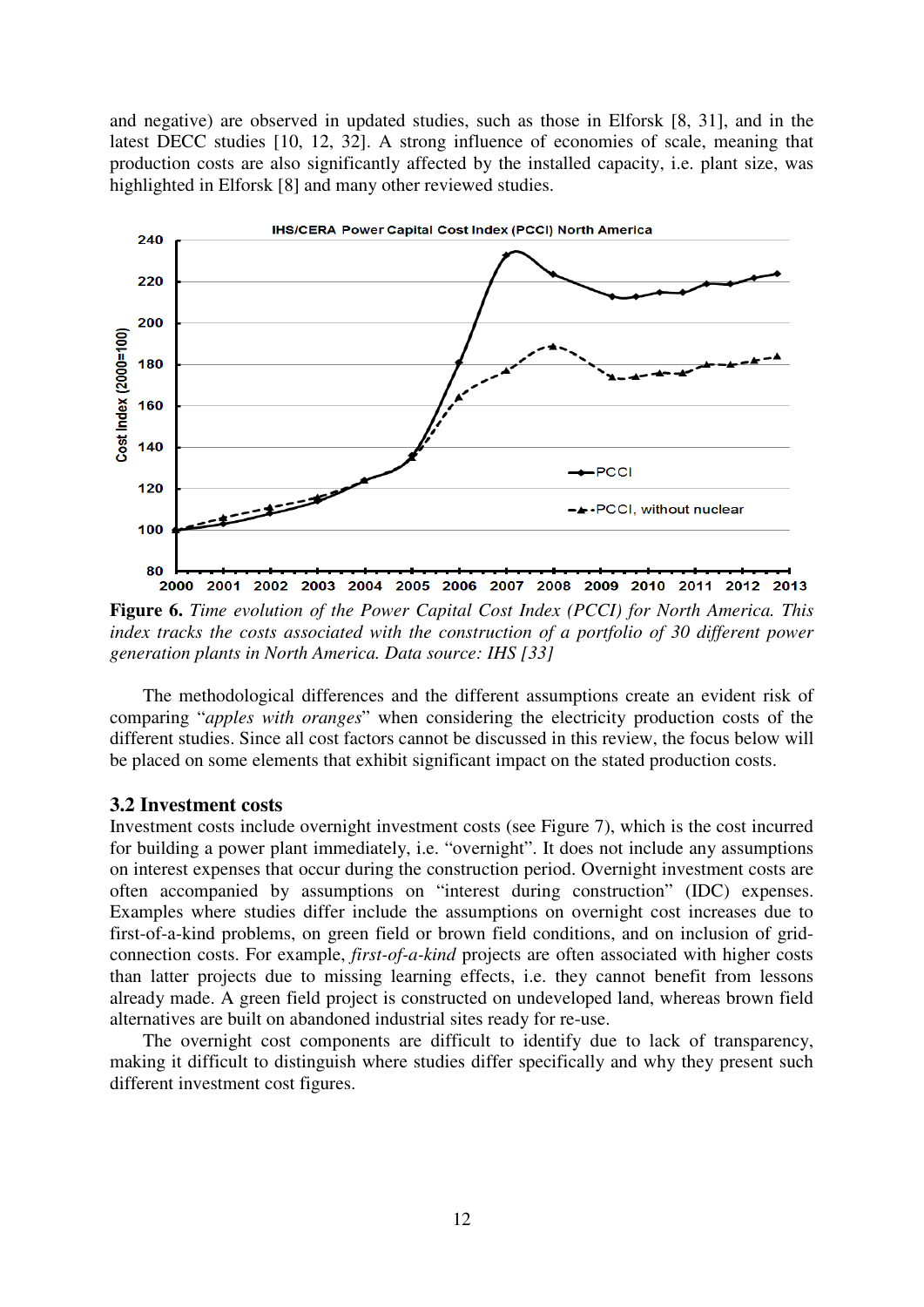

**Figure 7.** *Overnight investment costs presented in the reviewed studies (i.e. [4], [5], [7], [8], [10–15], [20], [36]). The cost figures are visualized in box plots showing the minimum value, lower quartile, median, upper quartile, and the highest value. The mean value is also included in the figure. Observe that the presented overnight investment costs are expressed per unit of installed capacity, whereas other cost factors are expressed per unit of electricity produced, i.e. levelized costs.* 

The most common way of accounting for the total investment costs is to add the assumed interest expenses (occurring during the construction period) to the assumed overnight investment cost. Interest expenses are dependent on construction period, construction period interest rate, cost outlay, and overnight cost, which all differ depending on the study examined (see [29] for details). Such differences might have a non-negligible impact on production costs, especially when considering technologies associated with long construction times and high capital costs.

Some studies [7, 13] do not mention the IDC costs. This is an issue, since if the IDC costs are not included; the cost difference between overnight and total investment costs (including IDC construction costs) might be substantial.

One explanation for the wide range of estimates reported for the overnight investment costs of CHP-B, PV, and hydropower is economies of scale, where the overnight investment cost per installed unit of installed capacity is generally smaller for plants with larger power output. Moreover, investment costs for hydropower plants also tend to be highly site specific [34]. Similar observations can be made for PV, where the type of application, e.g. rooftop versus open-air installation, is a major cost factor [20].

#### **3.3 Fuel and O&M costs**

Fuel costs are heavily affected by the assumptions on the fuel price and plant efficiency and they both have to be considered when looking at the presented fuel cost figures (see Figure 8).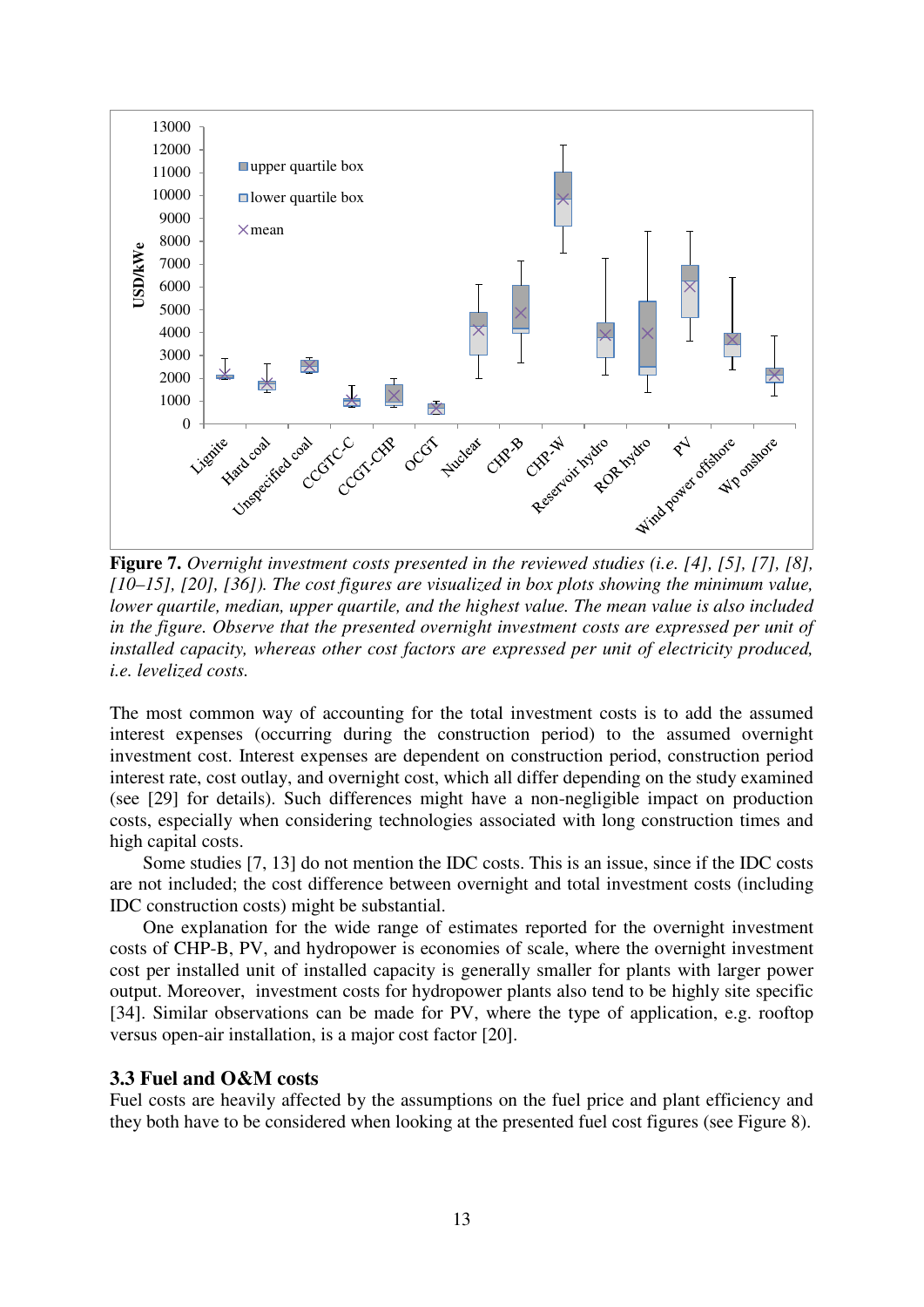

**Figure 8.** *Levelised fuel costs presented in the reviewed studies (i.e. [4], [5], [7], [8], [10], [12], and [14]) . The cost figures are visualized in box plots showing the minimum value, lower quartile, median, upper quartile, and the highest value. The mean value is also included in the figure. Note that CHP-W fuel costs are omitted, since the costs tend to be negative due to gate fees. Reported fuel cost figures for CHP-W is in the range between -98 USD/MWhe and -246 USD/MWhe.* 

Fuel prices are treated quite differently in the reviewed studies. IEA & NEA [5] and Elforsk [8] assume fuel prices to be constant in time. CASES [14], EUSUSTEL [35] and NEEDS [4] assume increasing prices for some fuels, and oscillating or constant prices for others. DECC [36] and EIA [37] also seem to assume oscillating fuel prices, but actual data can only be found for fossil fuels. The approach used by VGB [7] is unknown, since no fuel price data or other information is provided in their report. Large differences also exist when it comes to the assumed absolute numbers, and in case of CHP-B power plants, also for the choice of the fuel used. Fuel costs for CHP-W plants are negative, since such stations are granted so called "*gate fees*" for accepting and processing waste from other parties. Gate fees tend to be site- or country-specific and they are crucial to CHP-W electricity production costs.

Assumed power plant efficiencies also affect total fuel costs. A lower electrical efficiency leads to more fuel being spent per unit of electricity produced. The total thermal efficiency of a CHP plant is also very important, as it affects the amount of produced heat. For some power generating technologies, the assumed efficiency figures can be quite different (see Table 4). It is much more difficult to evaluate the reported O&M costs, mostly due to the lack of transparency in the reviewed studies. However, it is important to be aware of the large range of estimates reported for some of the power generating technologies (see Figure 9). Note that EUSUSTEL [15] reports unusually high O&M costs for hydropower, but the reason for such diverging figures from the average estimates are not discussed.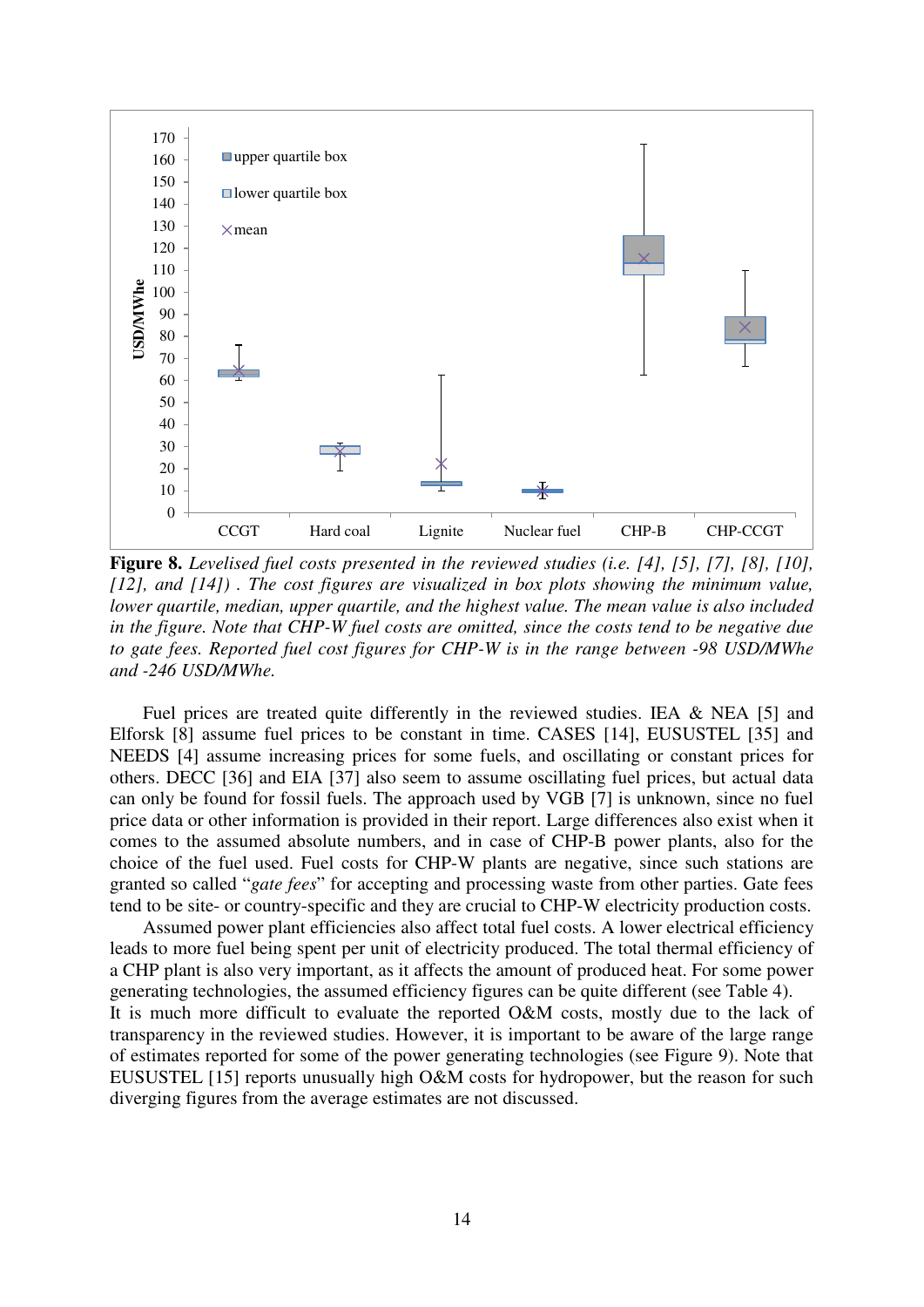**Table 4.** *Reported power-plant efficiencies. Electrical efficiency is defined as the ratio between useful electricity output at a specific time, and the energy value of the supplied energy source during the same time period. The thermal efficiency is the ratio between total energy output, i.e. electricity and heat, and the heat-content of the consumed fuel. Note that the stated efficiency figures over 100% for some CHP plants is due to assumptions on fluegas condensation, making it possible to utilize otherwise lost heat. Such heat energy is excluded when using assumptions on fuel energy content, based on lower heating values. EIA figures are not included because they use higher heating values, making their stated plant efficiencies not comparable with the other studies.*

| <b>Technology</b> | <b>Electrical efficiency [%]</b> | Thermal efficiency [%] |
|-------------------|----------------------------------|------------------------|
| Hard coal         | 45.0-48-0                        |                        |
| Lignite           | 40.0-45.5                        |                        |
| CCGT-C            | 55.0-60.0                        |                        |
| <b>OCGT</b>       | 38.0-45.0                        |                        |
| <b>Nuclear</b>    | 33.0-36.0                        |                        |
| <b>CCGT-CHP</b>   | 45.0-50.5                        | $89 - 0 - 92.0$        |
| CHP-B             | 18.5-30.9                        | 65.0-108.0             |
| CHP-W             | 19.2-19.4                        | 99.0                   |



**Figure 9.** *Presented O&M costs in the reviewed studies (i.e. [4], [5], [7], [8], [10-15], and [18]). Note that two y-axis scales are used, where the second rightmost one is used to visualize the stated maximum EUSUSTEL hydropower figures.* 

#### **3.4 Heat crediting in combined heat and power plants**

Combined heat and power plants (CHP) produce both electrical energy and heat energy. Costs borne by a CHP plant could therefore be imputed to both the produced electricity and to the produced heat. A generally accepted methodology in all of the reviewed studies is to modify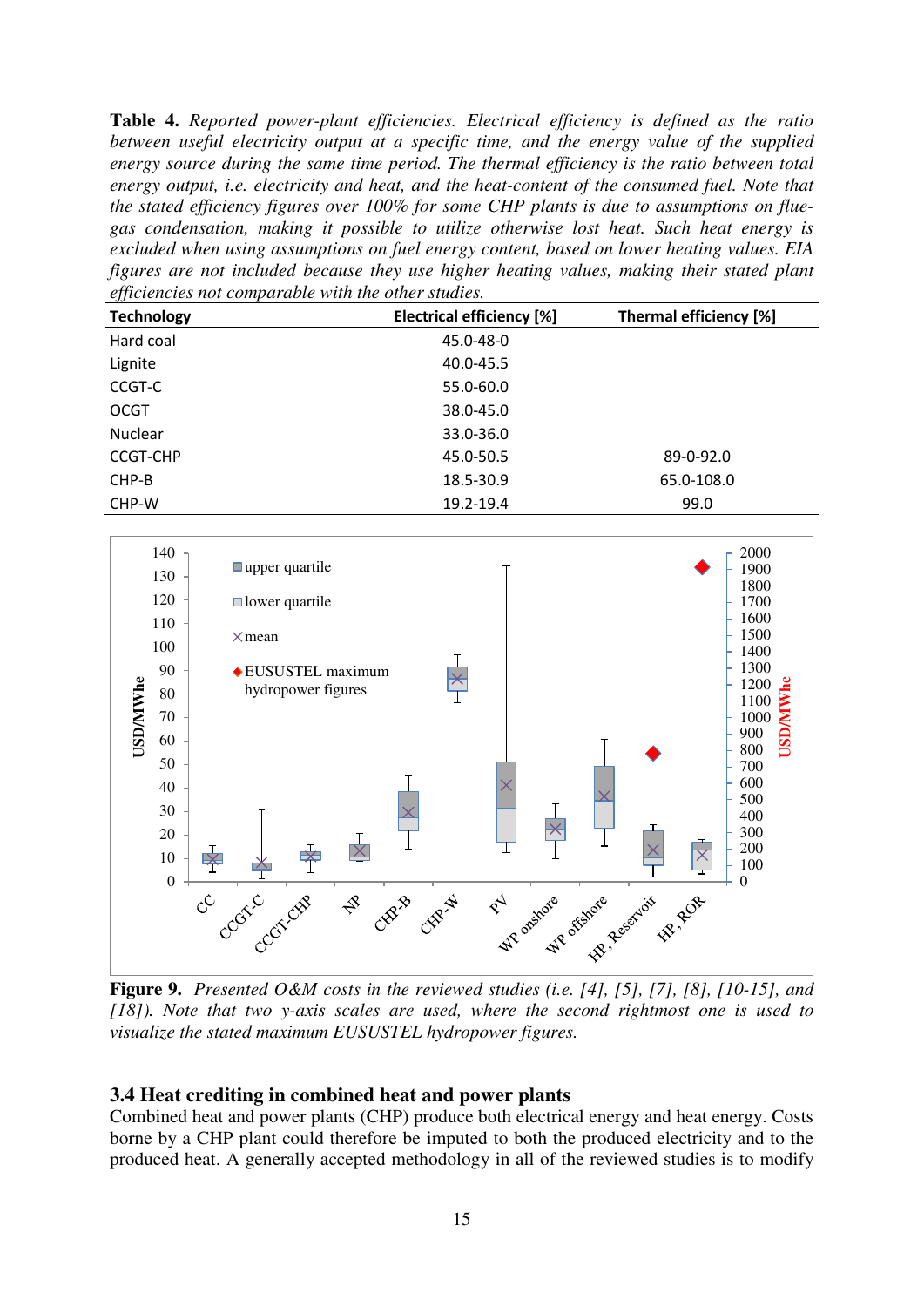the CHP electricity production costs by subtracting an assumed value for the heat energy produced, called *heat credit*.

CASES [14] assumes that the produced heat replaces heat output from an alternative natural gas boiler plant. The heat credit should therefore be equivalent to the cost of fuel that otherwise would have been spent in the gas boiler. Elforsk [8] uses multiple heat credit assumptions and states that regardless of the site-specific situation, a heat credit equivalent to variable district heating costs can always be motivated. Such heat credits are computed on the basis of the cost of fuel usage, as well as variable O&M costs in an alternative biomass-fired boiler plant. Fixed heat credits based on fixed O&M costs and the investment cost for an alternative heat-only boiler plant are also used in the study.

DECC (see [10] for details) bases its heat credits on avoided gas boiler costs. However, lack of transparency makes it difficult to understand its methodological approach. Avoided capital and O&M costs are based on a heat incentive by DECC [36]; whereas avoided fuel and carbon dioxide emission costs are based on DECC gas and carbon price projections. However, the heat incentive actually seems to be a fixed tariff rate [38], and where electricity production costs are presented, like in Arup [10], heat revenues appear as a fixed negative operating cost. This makes it difficult to understand how heat credits actually are accounted for.

IEA & NEA [5] use a very simple approach, assuming a fixed heat credit per MWh of heat energy produced. EUSUSTEL does not mention the issue of heat credits in their main technical report [15]. However, heat credits appear in their cost calculation appendixes [39, 40], but without a reference or explanation.

It is evident that various studies treat heat credits quite differently. A great deal of caution is therefore recommended when looking at CHP production cost figures. The proportion of heat energy production in CHP plants tends to increase with lower plant electrical efficiency, which raises the significance of heat credits [5].

#### **3.5 Assumed electrical energy production**

 $\overline{a}$ 

One factor that is extremely important for the estimations of production cost is the amount of electricity that is assumed to be produced, since the costs are generally expressed per kWh of produced electricity. This means that, for instance, a doubling of assumed production will cut the cost per kWh in half.

The capacity factor is a common way of theoretically describing the output of a power plant by expressing the assumed production as a fraction of the rated power during a certain period of time. It is defined as the ratio of actual energy produced to the theoretical maximum of running constantly at the installed power capacity. It should be added that the capacity factor does not express when in time the electricity is produced, but only the fraction of the theoretically maximum production that is actually produced, or assumed to be produced.

Power generating technologies such as nuclear, coal and CCGT are mostly assumed to run in baseload<sup>[5](#page-16-0)</sup> mode with capacity factors close to 0.85 (see Table 5). However, for both coal and CCGT, the span is quite large. OCGT is treated differently with capacity factors ranging from 0.18 to 0.86, implying that it covers the entire operating span, from pure peak load to base load operation.

<span id="page-16-0"></span><sup>&</sup>lt;sup>5</sup> Baseload power plants meet a region's continuous energy demand. They typically run at all times except in the case of repairs or scheduled maintenance. Peaking power plants usually run when there is a peak in demand for electricity, e.g. during evening hours when household appliances are heavily used, or during cold winter days and hot summer days.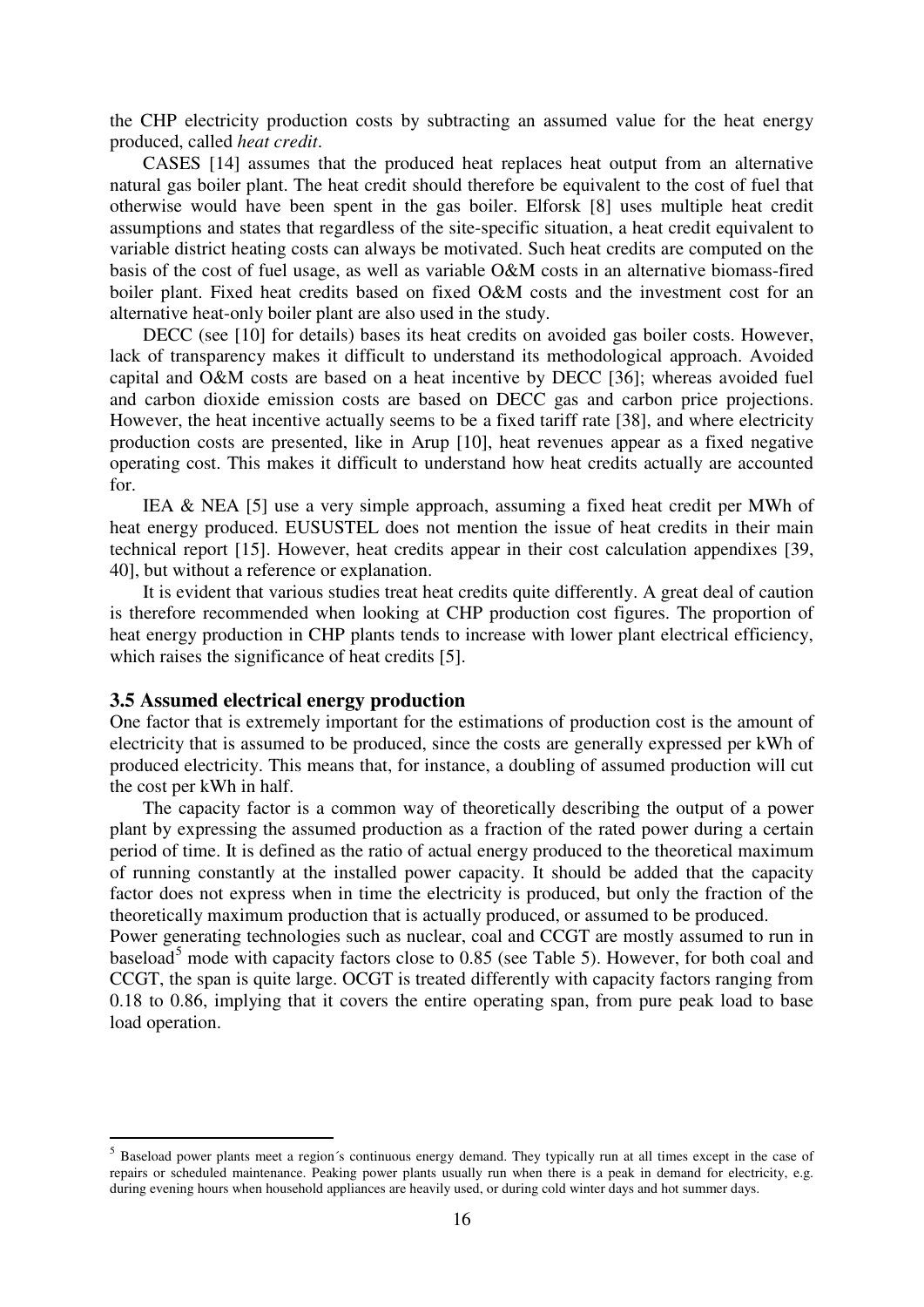| <b>Study</b>       |           |           | <b>Capacity factor</b>   |                          |             |
|--------------------|-----------|-----------|--------------------------|--------------------------|-------------|
|                    | <b>NP</b> | <b>CC</b> | CCGT-C                   | <b>CCGT-CHP</b>          | <b>OCGT</b> |
| IEA & NEA [5], min | 0.85      | 0.85      | 0.85                     | 0.85                     |             |
| IEA & NEA [5], max | 0.85      | 0.85      | 0.85                     | 0.85                     |             |
| IEA & NEA [5], med | 0.85      | 0.85      | 0.85                     | $\overline{\phantom{a}}$ |             |
| <b>CASES</b> [14]  | 0.86      | 0.86      | 0.86                     | 0.86                     | 0.86        |
| EUSUSTEL [15]      | 0.90      | 0.85      | 0.90                     | 0.85                     |             |
| Elforsk [8]        | 0.87      | 0.78      | 0.78                     | 0.56                     |             |
| <b>SKGS</b> [13]   | 0.90      |           | $\overline{\phantom{0}}$ | $\overline{\phantom{a}}$ |             |
| <b>DECC</b> [9]    | 0.87      | 0.95      | 0.93                     | 0.93                     | 0.18        |
| <b>EWEA</b> [18]   |           |           |                          | $\overline{\phantom{a}}$ |             |
| NEEDS [4]          | 0.84      |           | 0.82                     |                          | 0.57        |
| EIA [11]           | 0.90      | 0.85      | 0.87                     |                          | 0.30        |
| <b>VGB</b> [7]     | 0.90      | 0.86      | 0.68                     |                          | 0.68        |

**Table 5.** *Assumed capacity factors for non-renewable power generating technologies*.

An interesting observation can be made for CHP technologies (Table 5, Table 6). While most of the studies assume capacity factors high enough to imply year-round operation, Elforsk [8] assumes that a CHP plant operates during the heating season only. Therefore, its assumed capacity factor is significantly lower than those reported in the other reviewed studies. An exception is made for CHP-W, because such stations have to be used in baseload operation due to the high investment costs and demand all year-round for accepting waste. The reason why other studies assume all year-round CHP operation is unknown.

The different assumptions on capacity factors presented in this section are high enough to cause notable differences in estimated production cost. Moreover, production costs are also more sensitive to incremental changes in the assumed capacity factor. An assumed capacity factor of 0.3 versus 0.2, has a significantly larger impact on production costs compared to that of 0.9 versus 0.8 (see [29] for details). Capacity factors for intermittent technologies also tend to be highly site-specific, why expressing production costs of electricity as one fixed number for such technologies is questionable.

| <b>Study</b>       |               |              |                          | <b>Capacity factor</b>   |               |               |      |
|--------------------|---------------|--------------|--------------------------|--------------------------|---------------|---------------|------|
|                    | HP, Reservoir | HP, ROR      | CHP-B                    | CHP-W                    | WP on         | WP off        | PV   |
| IEA & NEA [5], min |               |              | $\qquad \qquad -$        |                          | 0.25          | 0.37          | 0.10 |
| IEA & NEA [5], max |               | -            | $\qquad \qquad -$        | $\overline{\phantom{0}}$ | 0.23          | 0.37          | 0.23 |
| IEA & NEA [5], med |               |              |                          |                          | 0.26          | -             | 0.13 |
| <b>CASES</b> [14]  | 0.34          | 0.57         | 0.86                     |                          | 0.30          | 0.46          | 0.12 |
| EUSUSTEL [15]      | $0.80 - 0.91$ | $0.57 - 0.8$ | $\qquad \qquad -$        |                          | $0.23 - 0.29$ | $0.29 - 0.5$  | 0.15 |
| Elforsk [8]        | 0.46          |              | 0.55                     | 0.76                     | $0.3 - 0.35$  | 0.34-0.35     | 0.12 |
| <b>SKGS</b> [13]   | 0.46          |              | $\overline{\phantom{a}}$ |                          | 0.26          |               |      |
| <b>DECC</b> [9]    | 0.46          |              | 0.77                     | 0.83                     | $0.25 - 0.29$ | 0.38          | 0.11 |
| <b>EWEA</b> [18]   |               |              | $\qquad \qquad -$        | $\overline{\phantom{0}}$ | $0.17 - 0.33$ | $0.41 - 0.42$ |      |
| NEEDS [4]          |               |              | 0.91                     |                          |               | 0.46          |      |
| EIA [11]           | 0.52          |              |                          |                          | 0.34          | 0.34          | 0.25 |
| <b>VGB</b> [7]     |               | 0.80         | $\overline{\phantom{a}}$ |                          | 0.21          | $0.37 - 0.43$ | 0.23 |

**Table 6.** *Assumed capacity factors for renewable power-generating technologies.*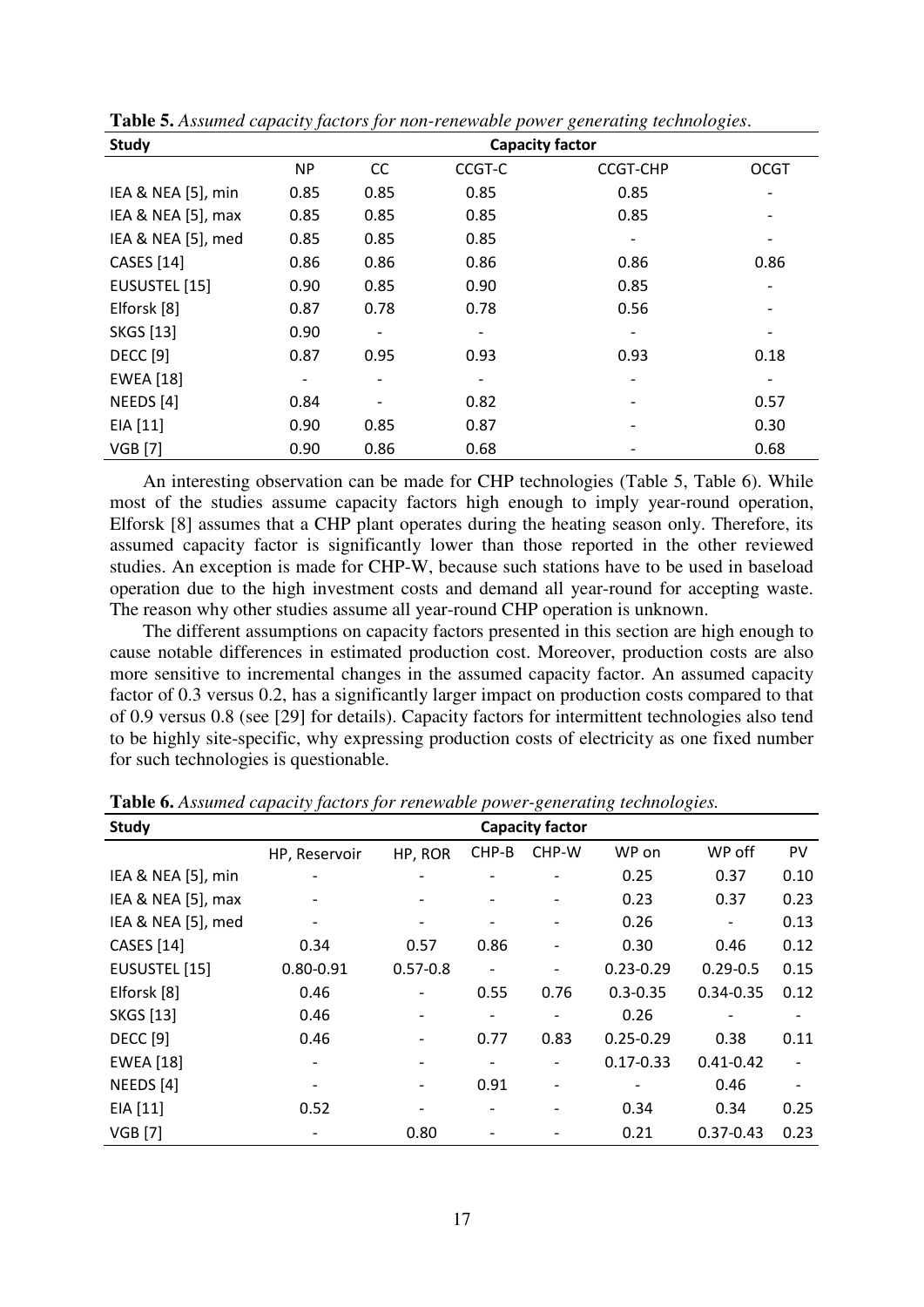#### **3.6 Carbon dioxide emission costs**

Some studies account for carbon dioxide emission fees which penalize fossil-fuelled power plants. Such costs could be seen as external costs, but some studies choose to internalize direct carbon dioxide emission costs, i.e. emissions occurring during power plant operation, into presented electricity production costs, why we opted to keep them in this paper. Discrepancies in the reported levelized carbon dioxide emission costs are due not only to different assumptions for carbon dioxide emission fees (Table 7), but also to the assumed power plant efficiencies (Table 4) and to the fuel carbon content. However, none of the reviewed studies provide any information about the relative fuel carbon content and how they calculate the carbon dioxide emissions. It is therefore difficult to completely understand how these studies arrive at such different results.

**Table 7.** *Assumed carbon-dioxide emission fees in the reviewed studies -if reported- [USD/metric ton CO2].* 

| . .<br>--                |      |
|--------------------------|------|
| Study                    | Fee  |
| <b>VGB</b> [7]           | 41.8 |
| <b>DECC</b> [9]          | 21.9 |
| <b>IEA &amp; NEA [5]</b> | 31.2 |
| EUSUSTEL [15]            | 15.3 |

It is important to be aware of whether or not the carbon dioxide emission costs have been included, as they might have a significant impact on the electricity production costs (see Table 8). For instance, the  $CO_2$  emission costs for hard coal used by DECC [12] is high enough to completely change the picture of production costs for coal power compared to other electricity generating technologies.

|                            |              |                          |             | . .                      |                          |
|----------------------------|--------------|--------------------------|-------------|--------------------------|--------------------------|
| Study                      | CC hard coal | CC lignite               | CCGT-C      | <b>CCGT-CHP</b>          | <b>OCGT</b>              |
| <b>VGB</b> [7]             | 37.6         | 39.0                     | 19.4        | $\overline{\phantom{0}}$ | 22.2                     |
| <b>DECC</b> [9]            | 78.1         | $\overline{\phantom{a}}$ | 29.6        | $\overline{\phantom{a}}$ | $\overline{\phantom{a}}$ |
| IEA & NEA [5], median case | 24.9         |                          | 10.9        | $\overline{\phantom{a}}$ | $\overline{\phantom{a}}$ |
| IEA & NEA [5], min         | 22.9         | 26.2                     | 10.6        | 9.4                      | $\overline{\phantom{a}}$ |
| IEA & NEA [5], max         | 24.5         | 28.3                     | 11.7        | 15.5                     | $\overline{\phantom{a}}$ |
| EUSUSTEL [15]              | 10.6         | 13.6                     | $5.2 - 5.6$ | $\overline{\phantom{a}}$ | $\overline{\phantom{a}}$ |

**Table 8.** *Reported levelised carbon-dioxide emission costs [USD/MWhe].*

#### **3.7 Backup costs for intermittent technologies**

Some studies (i.e. [14], [15], [41]) argue that intermittent, non-dispatchable, power generating technologies should include the backup costs due to their fluctuating electrical energy production. Backup power is seen as a necessity because of the inflexible, variable and also unpredictable behavior of the intermittent technologies. Backup costs should be seen as external costs, as they are shared amongst all producers, and hence society, and not directly accounted for by individual producers. We opted to keep them as some studies internalize them into stated electricity production costs.

EUSUSTEL accounts for backup costs in their cost calculation appendixes [39, 40] but data and information cannot be found in the main reports [15, 35]. Another transparency issue is that neither EUSUSTEL nor NEEDS describe the methodology used for calculating the backup costs. This makes it impossible to exactly deduce how backup costs are accounted for. Interestingly enough, EUSUSTEL also seems to assume that large-scale reservoir hydro should be subject to backup costs [39, 40], but no justification for this assumption is provided.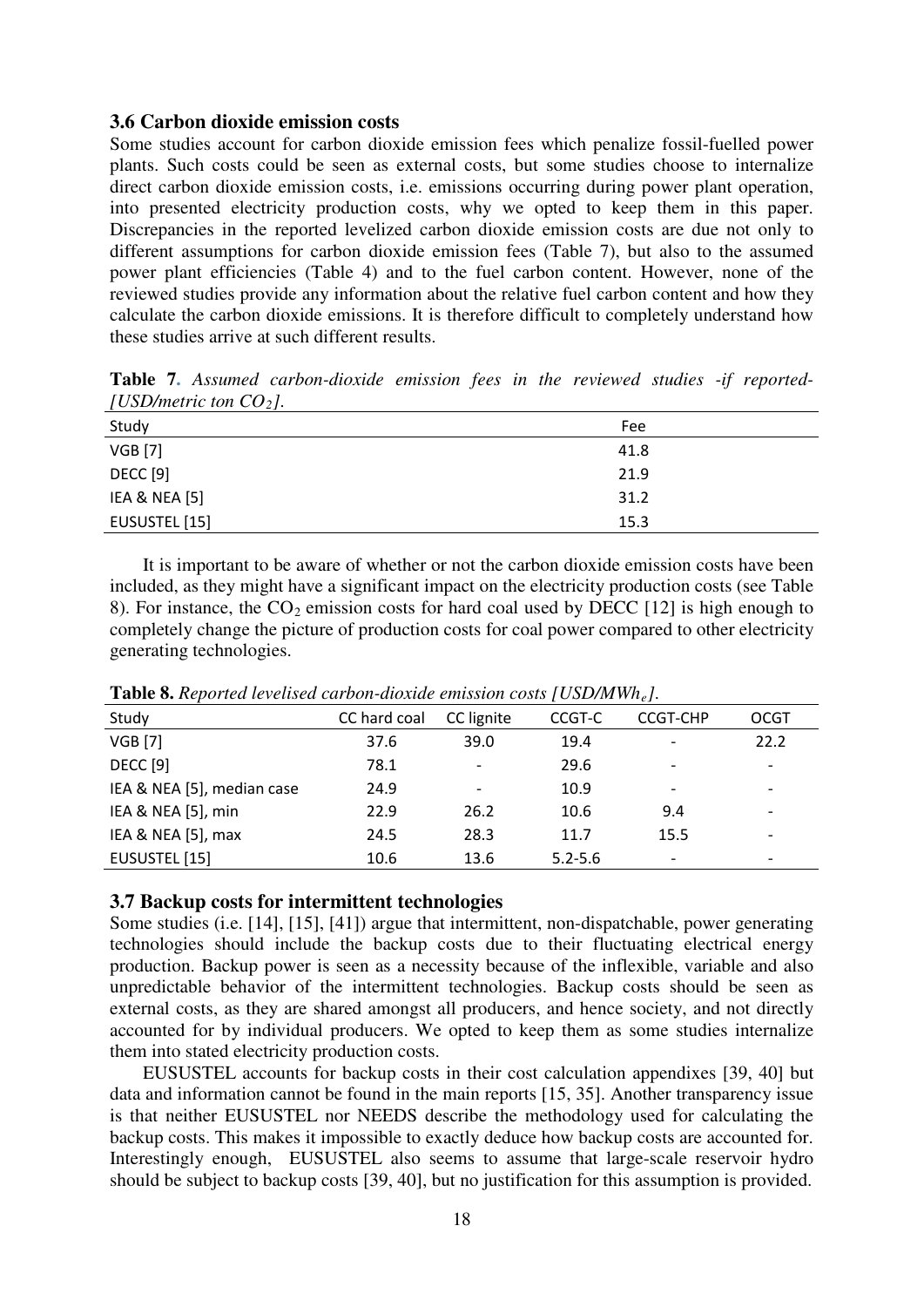Backup power is assumed by CASES [14] to be delivered by either a hard coal or a CCGT power plant, and the same assumptions are made in the EUSUSTEL and the NEEDS studies. Figure 10 shows the backup cost formula used by CASES [14]:

$$
C_{\scriptscriptstyle RII} = \text{Cost Back-Up}
$$

 $h =$  Full loading hours, supply

$$
C_{BU} = \frac{A_k}{h_v} - \frac{A_k \cdot P}{h_w} = A_k \cdot \left(\frac{1}{h_F} - \frac{P}{h_w}\right) \quad \begin{array}{lcl} h_w & = & \text{Full loading hours of the renewal} \\ P & = & \text{Power credit of the renewal} \\ A_k & = & \text{Annuity, incl. the annual fixed costs for the\nBack-Up technology} \end{array}
$$

**Figure 10.** *Backup cost formula as used by CASES [42].*

Even though CASES provides the formula used, it is still difficult to understand exactly how the backup costs are calculated. No calculation examples are provided and the terms included in the backup cost equation (Figure 10) are not properly explained. For example, it is unclear which type of annuity is used; the annuity-due or the annuity-immediate, and the inputs required for its computation are not provided.

The issue of backup costs introduces a great amount of uncertainty, both with regard to their computation and whether they should be accounted for or not. It is also questionable if they should be internalized into the electricity production costs as they are likely not paid for by individual producers. However, backup costs and other electricity system cost factors (see chapter 4) are perhaps as important in decision and policy making as other external cost factors, so that they should be included when discussing total electricity generation costs. The assumptions about such costs are by no means negligible. The inclusion of backup costs for wind power causes production costs to increase by 15-50% in reviewed studies, depending on the backup technology assumed (see [29] for details). As such, backup costs can constitute a major part of total wind power electricity production costs, thereby complicating the comparison with production costs presented in other studies. Please note that other intermittent power sources, such as photovoltaics, also are in need of backup power and are subject to backup costs.

#### **3.8 Issues related to transparency and input data**

A general problem with the reviewed studies is the lack of transparency, making it difficult to understand and analyze the different steps in computing the electricity production costs. This is also the main reason why it is difficult to address the impact of certain factors on the reported results. Lack of transparency includes confidential data sources and models, poorly explained formulas, lack of concrete calculation examples, and unknown or unexplained assumptions and approaches. These points complicate the understanding of the methodology used in the cost calculations, thereby causing credibility and suitability concerns.

When analyzing the presented cost figures, for example investment costs and O&M costs, these are generally presented as a single figure, meaning that the individual components are not specified. Thus, it is difficult to assess where costs differ and the reasons for discrepancies between studies. In most cases, it is unknown whether the presented costs are based on existing power plants, power plants under construction, planned projects, literature data, or something else, since this information is rarely specified in the reviewed studies.

Another issue is that some studies tend not to differentiate between power generating technologies with similar, but not equal, technical characteristics. For example, different kinds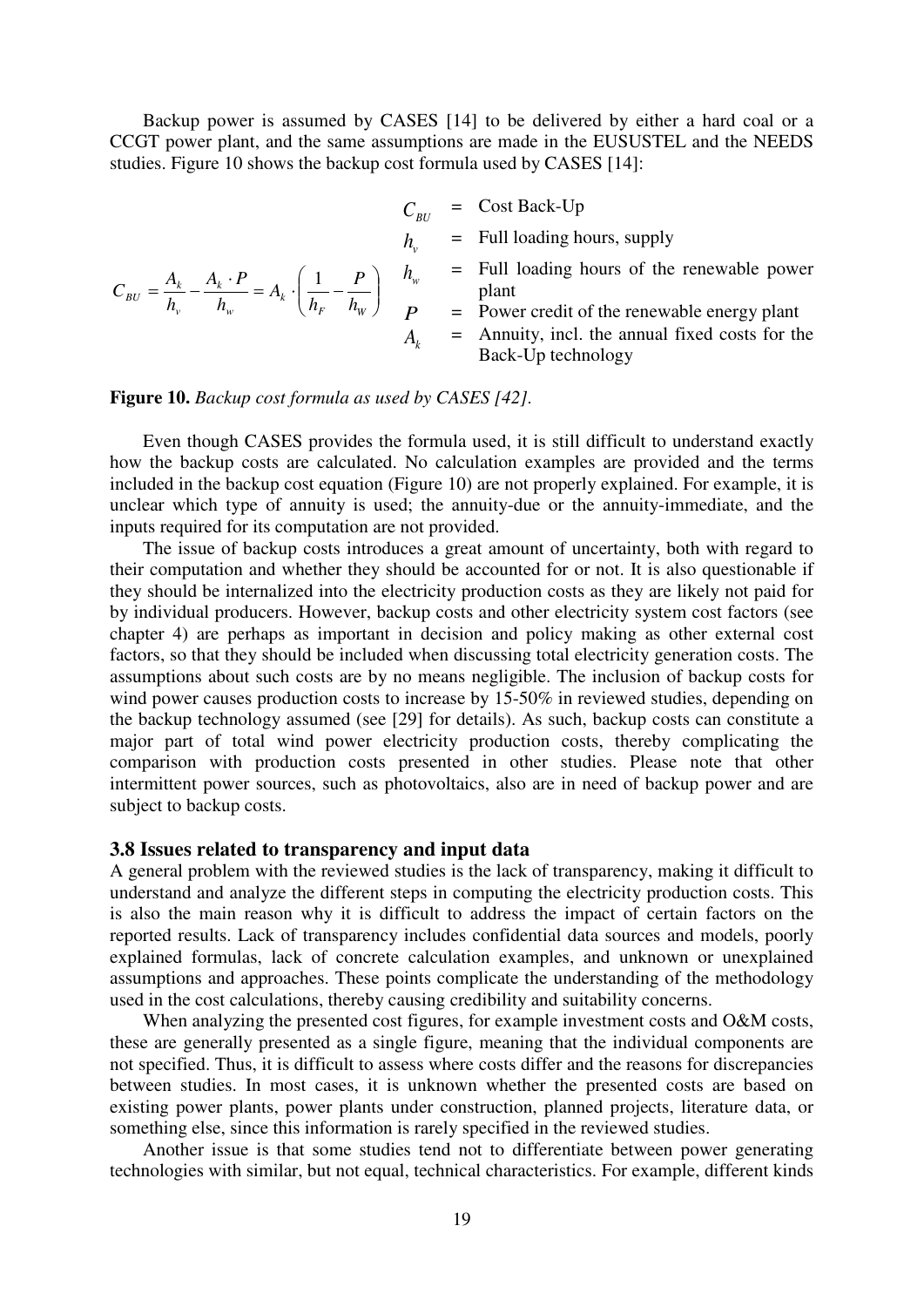of solar generating technologies such as crystalline silicon and thin-film solar cells are commonly grouped together and named "*photovoltaics*" and nuclear power are for some of the studies referred to as "*PWR*", even though some alternative reactor technologies such as BWR are used. What kind of power plant is actually being assessed can be defined quite differently. The actual power plant referred to can be a single wind turbine or a large wind farm, pulverized coal combustion or advanced pulverized coal combustion, or sometimes not specified at all. Some studies define technical characteristics quite specifically, while in others they are not given much attention. Cost and technical input data are also frequently decoupled, meaning that such data are collected from different sources and no direct resemblance exists. In many cases it is difficult to verify whether the reviewed studies mix different, but similar, power generating technologies (such as different types of photovoltaic technologies, for example) into a common category (such as "*photovoltaics*"). Moreover, the lack of transparency makes it difficult to assess whether generalizing technologies or decoupling data sources have any significant impact on the presented electricity production costs.

#### **4. Policy implications**

 $\overline{a}$ 

The levelized cost of electricity, or similar definitions (see the previous discussion in Section 3), has become the most popular methodology for comparing electricity production costs from different technologies. The methodology is focused on the producers, but what about the total costs that have to be paid by the consumers or society?

Production costs are in most cases limited to the plant-level, meaning that the system border is placed where electrical energy is fed to the grid<sup>[6](#page-20-0)</sup>. This implies that the current levelised cost methodologies do not focus on a power plant's different impacts on the electricity system as a whole. As pointed out earlier in this paper, some studies account for backup cost of intermittent power sources (section 3.7) and grid connections costs (section 3.2). However, while grid connection costs are based on standard values which are common for most power generating technologies, other factors such as costs for providing reserve power and long distance transmission investment costs are not considered.

Current energy policies for electricity generation aim, among other things, to increase renewable electrical energy production, diversify production to improve energy security, and reduce carbon dioxide emissions due to electricity generation [43]. However, it is important that such policy measures are implemented on a cost-effective basis, because there might be other, more cost-effective ways of reaching the specified targets. While the views on how much more costs would be added to the total production costs can be rather different, there is widespread agreement that cost increases would be more substantial for intermittent, nondispatchable, power sources ([5], [44], [45]). Table 9 shows a compilation of some reported estimates for system integration costs for wind power<sup>[7](#page-20-1)</sup>.

The fact that current levelised cost methodologies do not incorporate electricity system costs in a consistent way needs consideration if the presented production costs are to be used for planning and policy making. Integration costs of intermittent power sources should not be considered as ways of discriminating such technologies. Instead, they should be considered as costs based on inherent technical aspects to be considered when evaluating electricity generation costs; much like when evaluating emission-related external costs of fossil-fuelled power plants. Moreover, integration of renewable power sources can bring about benefits,

<span id="page-20-0"></span><sup>6</sup> By "*system border*" we mean a boundary that separates the internal components of the power plant from external entities, which are excluded from the scope of the study.

<span id="page-20-1"></span><sup>&</sup>lt;sup>7</sup> The studies presenting these estimates were not thoroughly reviewed with respect to the used methodologies and the underlying assumptions; the estimates presented here are reported only to show some quantitative assessments for system integration costs, as well as the large dispersion that characterizes these estimates.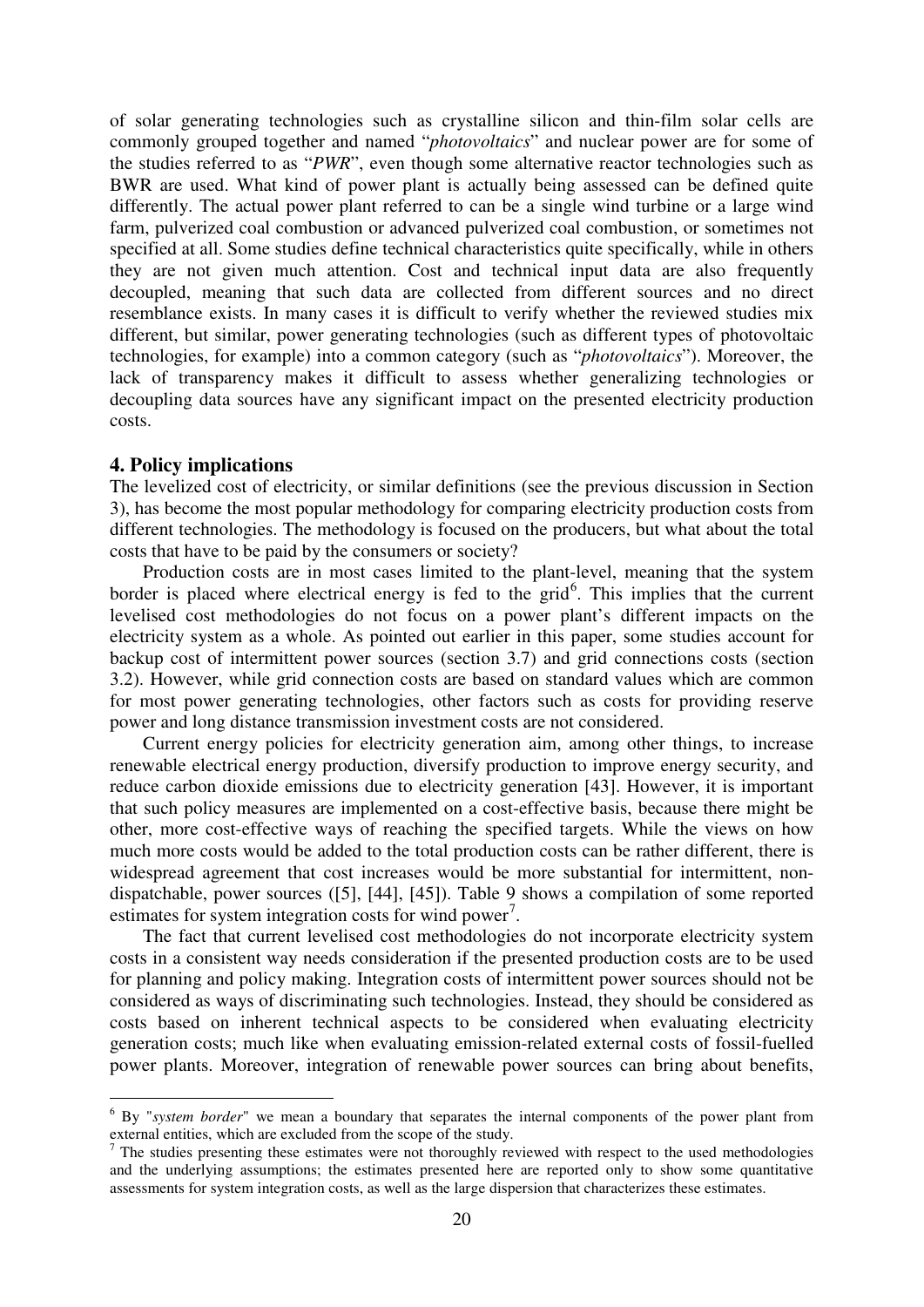such as fossil fuel displacement savings. These assessments were not considered in this review.

| <b>Study</b>               | <b>Considered cost factors</b> | Cost [USD/MWhe] |  |  |  |  |  |
|----------------------------|--------------------------------|-----------------|--|--|--|--|--|
|                            | regulation, load-following     |                 |  |  |  |  |  |
| Albadi et al. 46]          | capacity, unit commitment      | $2.0 - 5.8$     |  |  |  |  |  |
| <b>IEA &amp; NEA [5]</b>   | <b>Balancing</b>               | $0 - 5.9$       |  |  |  |  |  |
| Mills et al. [47]          | transmission                   | 15.1-79.1       |  |  |  |  |  |
|                            | regulation, load-following     |                 |  |  |  |  |  |
| MIT Energy Initiative [46] | capacity, ancillary services   | $5.0 - 20.0$    |  |  |  |  |  |
|                            | balancing, planning reserve,   |                 |  |  |  |  |  |
| Williams [48]              | transmission                   | 32.4            |  |  |  |  |  |

**Table 9.** *System integration cost estimates for wind* power*. It was sometimes difficult to assess which type of integration costs was considered, due to the different naming conventions and lack of transparency.*

In general, the choice of the system boundary might have a significant impact on the electricity generation costs, both for fossil-fuelled and for renewable power generating technologies: aside from costs due to integration of intermittent power sources and to external effects, other factors such as costs for R&D, government subsidies and taxes might also be added to the production costs even though they are commonly neglected. Taxes and subsidies vary from country to country and costs are therefore country specific. However, some of the reviewed studies tried to measure the effect of taxes in the form of fees on carbon dioxide emissions (see section 3.6). Such an approach is not wrong, but neglects other indirect cost factors and imposes different system boundaries for different power generating technologies. For example, it is quite strange why changes of costs due to renewable power subsidies are not included, while carbon dioxide penalties are sometimes accounted for. Studies are generally poor in communicating the impact of choosing different system boundaries and in explaining the limitations of their computed results. This is a transparency issue that has to be considered.

There are, however, other aspects, beyond a missing system perspective, which have to be considered for policy making. Inclusion of carbon dioxide emission costs can seriously affect the generation costs of fossil-fuelled power generating technologies (section 3.5) and might therefore have to be considered for new investments in fossil-fuelled generation. Moreover, methodologies computing external costs arising from the power plant impact on human health, climate change, and other environmental issues have not been reviewed in this paper. Nevertheless, these costs have been examined by some of the reviewed studies (as well as other papers), which found out considerable electricity generation cost increases for fossiland biomass-fuelled power generating technologies (see Table 10). Inclusion of external costs can therefore have a significant impact on policy and decision making.

From a producer's perspective, the levelised-cost-of-electricity approaches fail to account for an important aspect related to economic value: some power generating technologies are more likely to produce electricity during those hours of the year when the electricity price reaches high values. Dispatchable power generating technologies are able to follow peaks in electricity price, whereas non-dispatchable alternatives only produce electrical energy during favorable meteorological conditions. This implies that the net economic value of projects with the same levelised cost may vary substantially depending on their production profiles and the associated market value of the electricity they provide [44]. It also implies that technologies subject to high levelised production cost figures might be more attractive than other lowercost alternatives, due to better economical competiveness. Together with the issue of missing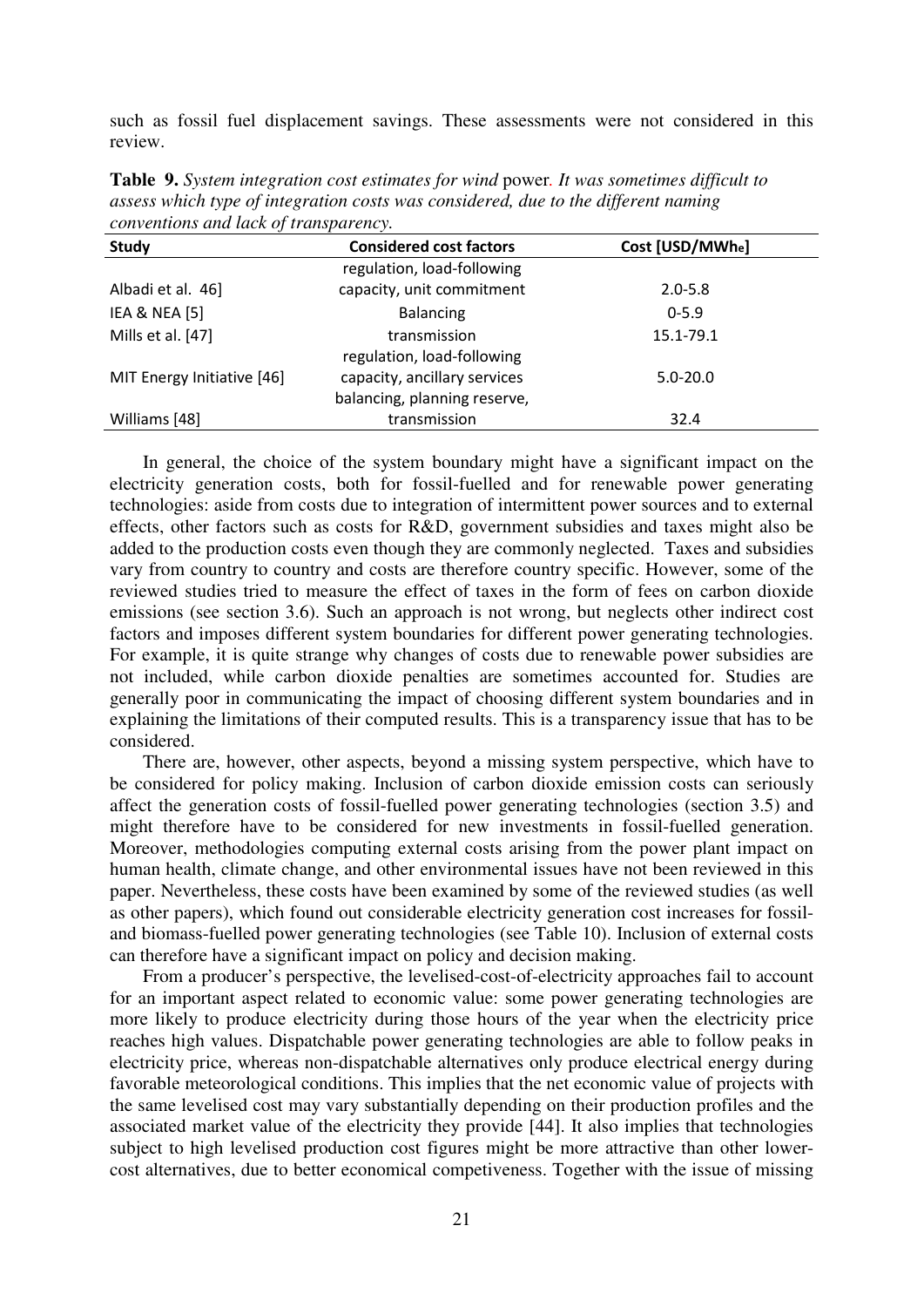integration costs for intermittent power sources, this means that current levelised cost of electricity assessments do not differentiate between power and energy, a fundamental difference between dispatchable and non-dispatchable generation sources<sup>[8](#page-22-0)</sup>. When considering energy policies, such aspects have also to be taken into account. Current levelised costs of electricity approaches neglect these issues.

**Table 10.** *External cost estimates [USD/MWhe]. Epstein et al. 49] focus on external costs related to coal generation and presents a best estimate together with the total external cost span. Kitson et al. [43] use three different categories: Fossil Fuels, Nuclear and Renewables. NEEDS [50] present two different estimates: one for the case of low climate change damage costs and the other for high climate change damage costs.* 

|                     | Hard   |             |                          |                          |           |                          |                          |           |           |
|---------------------|--------|-------------|--------------------------|--------------------------|-----------|--------------------------|--------------------------|-----------|-----------|
| Study               | Coal   | Lignite     | <b>CCGT</b>              | <b>CCGT-CHP</b>          | <b>NP</b> | CHP-B                    | НP                       | <b>PV</b> | <b>WP</b> |
| <b>CASES</b> [42]   | 48     | 31          | 21                       | $20 - 21$                | 3         | 10-31                    | $0 - 1$                  | 13        |           |
| Epstein et al. [49] |        | 178, 94-269 | $\overline{\phantom{a}}$ | $\overline{\phantom{0}}$ |           |                          |                          |           |           |
| EUSUSTEL [15]       | 16.4   | 22          |                          | -                        |           | $\overline{\phantom{a}}$ | $\Omega$                 |           |           |
| Kitson et al. [43]  |        |             | 7-238                    |                          | $2 - 12$  |                          | $2 - 32$                 |           |           |
| <b>NEEDS</b> [50]   | 32-169 | 26-168      | 12-80                    |                          | $2 - 3$   | $43 - 62$                | $\overline{\phantom{0}}$ | $9 - 19$  | $1 - 2$   |

Therefore, the habit of generalizing electricity production cost figures is questionable to say the least: cost escalations tend to occur rapidly with time, the impact of economies of scale is significant, costs are in many cases site-specific, and country-specific circumstances affect production costs. In addition to this, assumptions on the cost-influencing factors such as discount rates, fuel prices and heat credits fluctuate considerably and have a significant impact on production cost results. Presenting generalized production cost figures is therefore an oversimplification of the reality and cannot be recommended.

Table 11 and Table 12 give the range for the cost estimates for the reviewed studies, and they show why generalization of production costs is a bad idea. For some power generating technologies such as hard coal and CCGT the dispersion is relatively small, but for many other technologies, the relative difference between the lowest and highest values can be extremely large, like for ROR hydropower, whose estimates range between 51 and 1942 USD/MWhe. In these situations, it is better to focus on the interquartile range (i.e. between the 25% and 75% quartiles) which removes the impact of extreme values and is likely more robust. For example, it can be noted that the large dispersion for hydropower is mainly due to the significant O&M costs stated in the EUSUSTEL (2007d) [15] study.

Electricity production cost estimates can, for instance, be used as ways of estimating necessary levels of subsidies or taxes to make "*clean*" energy competitive with fossil fuels. However, other factors such as external costs related to environmental/hazardous emission impacts and electricity system integration costs also need a great deal of consideration in policymaking. Such costs should be internalized to the production costs if different power generating technologies are to be compared on equal terms. If not, policy-related targets such as reducing carbon dioxide emissions, increasing renewable power generation and increasing energy security might occur in non-cost-effective ways. However, given the wide range of production cost estimates, computing or estimating necessary levels of taxes or subsidies is clearly not an easy task.

 $\overline{a}$ 

<span id="page-22-0"></span> $8$  Energy is the capacity of a system to perform work. Power, however, is the rate at which work is performed. As such, energy is consumed over a period of time whereas power is instantly consumed.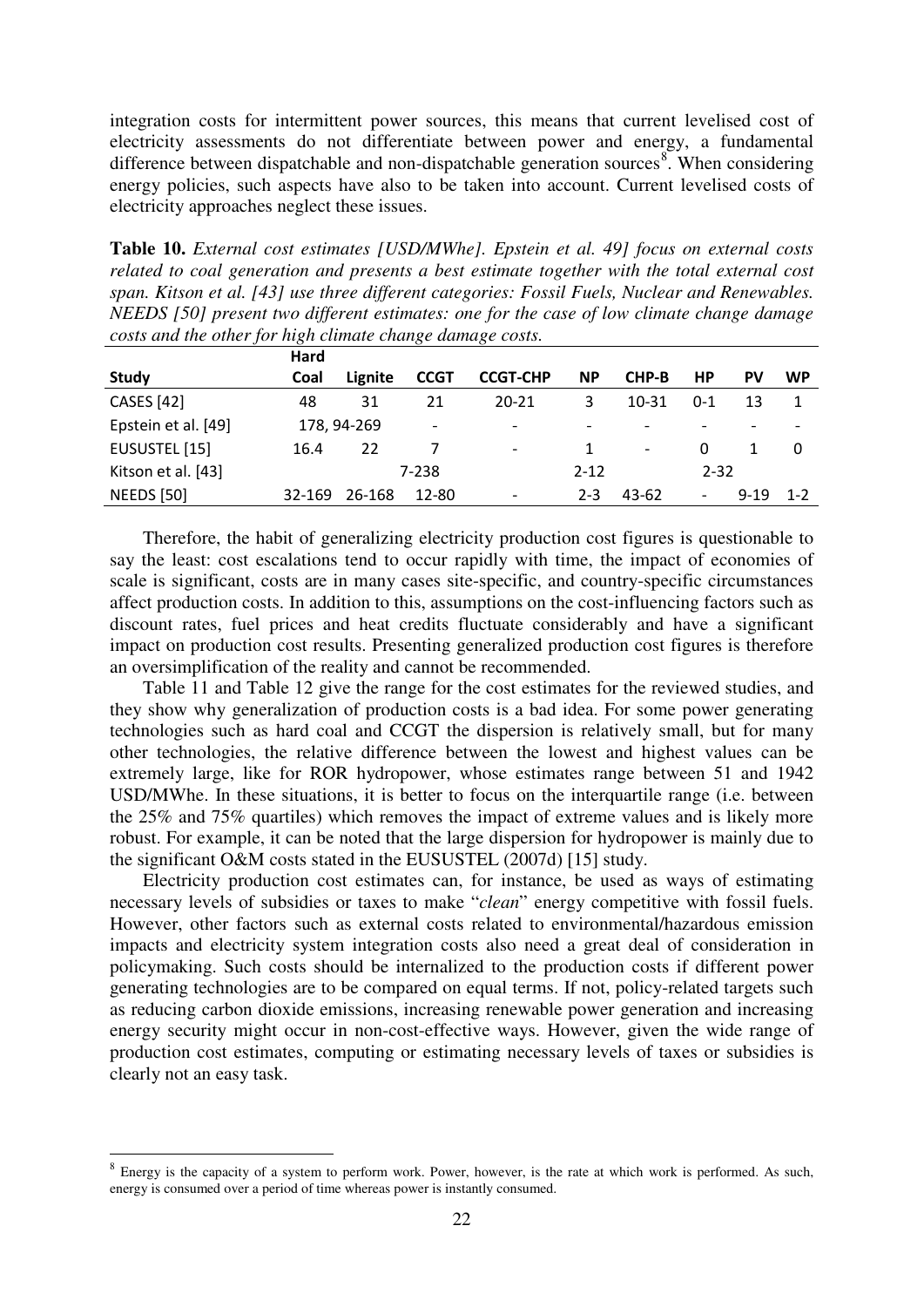**Table 11.** *Range for the estimates of electricity production costs across the reviewed studies, using a 5% discount rate [USD/MWhe] together with the lower and upper quartiles. The second column presents the entire production cost range, while the third column contains the 25% and 75% quartiles, i.e. the interquartile range.*

| <b>Technology</b> | <b>Total range</b> | 25%-75% |
|-------------------|--------------------|---------|
| Lignite           | 39-97              | 40-41   |
| Hard coal         | 45-119             | 47-55   |
| CCGTC-C           | 71-98              | 81-89   |
| <b>CCGT-CHP</b>   | 61-154             | 80-117  |
| $CCGT-CHP + HC$   | 32-119             | 46-86   |
| <b>Nuclear</b>    | 37-81              | 44-61   |
| WP onshore        | 54-169             | 71-89   |
| WP offshore       | 61-196             | 97-131  |
| CHP-B             | 167-284            | 181-234 |
| $CHP-B + HC$      | 17-173             | 55-128  |
| Reservoir hydro   | 50-810             | 64-417  |
| ROR hydro         | 51-1942            | 91-577  |
| <b>PV</b>         | 126-773            | 285-616 |

**Table 12.** *Range for the estimates of electricity production costs across the reviewed studies, using a 10% discount rate [USD/MWhe] together with the lower and upper quartiles.*

| <b>Technology</b> | <b>Total range</b> | 25%-75% |
|-------------------|--------------------|---------|
| Lignite           | 46-119             | 54-73   |
| Hard coal         | 54-80              | 60-69   |
| CCGTC-C           | 77-109             | 90-97   |
| <b>CCGT-CHP</b>   | 66-176             | 86-133  |
| CCGT-CHP + HC     | 37-140             | 51-103  |
| <b>Nuclear</b>    | 54-142             | 63-105  |
| WP onshore        | 74-244             | 115-148 |
| WP offshore       | 85-271             | 159-199 |
| CHP-B             | 175-357            | 205-290 |
| $CHP-B + HC$      | 34-240             | 85-218  |
| Reservoir hydro   | 94-846             | 116-377 |
| ROR hydro         | 42-1964            | 61-220  |
| PV                | 198-1061           | 272-761 |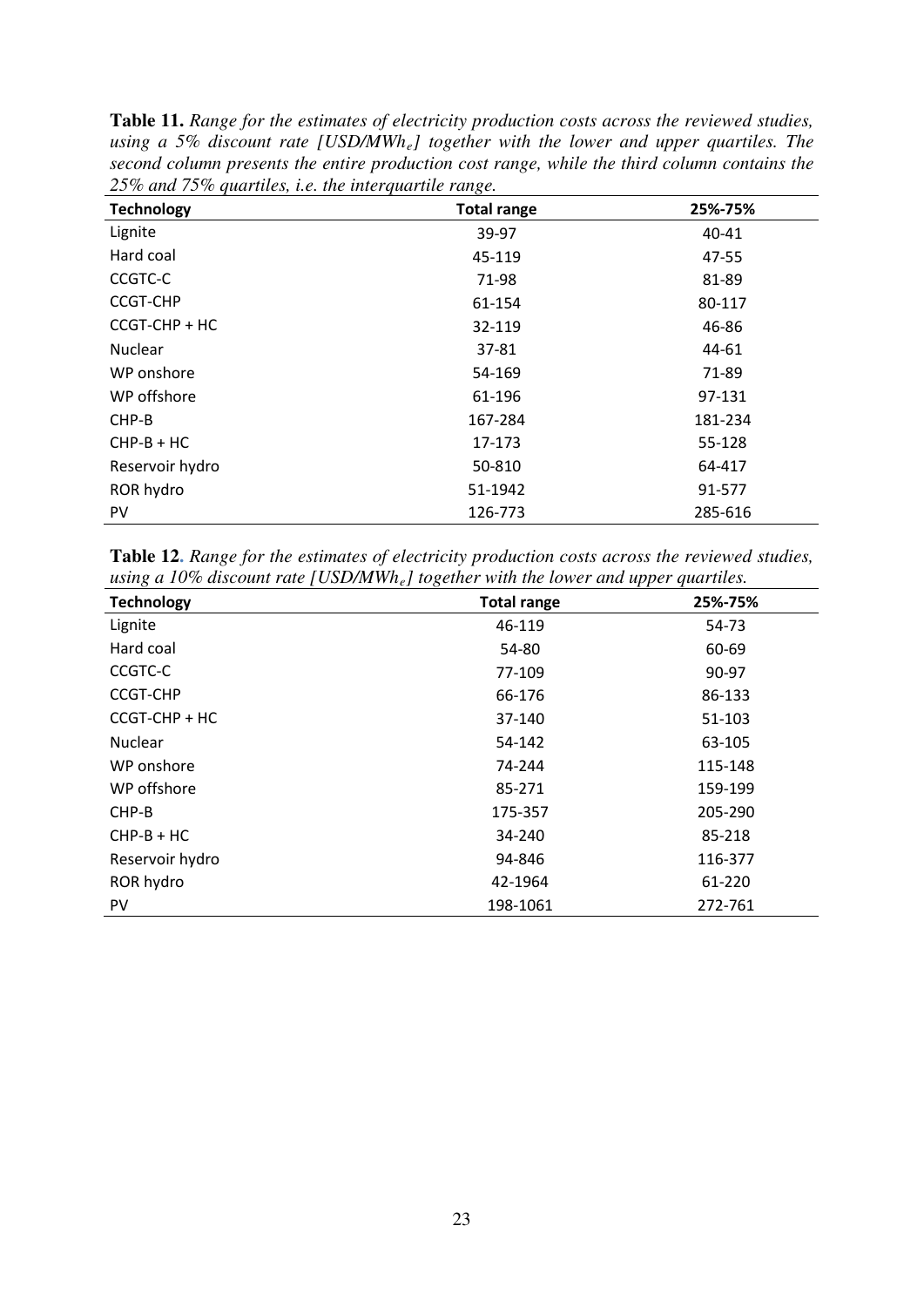#### **5. Conclusions**

Twelve recent studies on electricity production costs for power generating technologies were reviewed, showing a wide range in cost estimates for producers. The analysis highlights significant methodological differences and different assumptions. This makes the presented cost figures rarely comparable with each other and unsuitable for generalization as representative of electricity production costs for entire power generating technologies.

Circumstances may vary from study to study and there might be good and justified reasons as to why these studies choose different assumptions and approaches. Nevertheless such differences have to be kept in mind as they affect the results. In general, policy makers are likely unaware of the significant impact of using different approaches and assumptions for electricity production cost assessments. In this regard, using sensitivity analyses may be of help to visualize the possible range of final production costs.

From a policy making point of view, electricity production cost assessments have to be more open and transparent, and should present the range of validity of their results and in which contexts they can be used. Current levelised cost of electricity methodologies focus mainly on the costs of electricity production. Additional assessments of external costs and costs related to the impact on the whole electricity system have to be included if these results are to be used for the planning of sustainable electricity systems. Hence current electricity production cost methodologies are unable to account for the socioeconomic aspects related to power production and the results of the assessments should therefore be taken with caution.

From a system perspective, current electricity production cost methodologies are also unable to account for the different ability of power plants to deliver power when needed, a key issue considering the increasing share of intermittent power sources in the electricity system. For this reason, electricity production cost methodologies need to assess the difference between power and energy. Power-generating technologies can only be compared on equal terms provided knowledge is available on how the mode of operation of the power sources; constant, intermittent, or regulating power. Other limitations are inappropriate costs generalization, sensitivity studies which are ignored or poorly communicated, and the choice of different system boundaries which is not considered when instead it should, given its potential large impact on presented costs.

Electricity production costs are country specific and sensitive to power plant location. Country specific circumstances have a big impact on presented results, which highlight the need to look at electricity production costs at the country level. Moreover, costs tend to be site-specific and sensitive to changes in input parameters. Furthermore, costs change rapidly with time and assumptions on the cost-influencing factors such as discount rates, fuel prices and heat credits fluctuate considerably and have a significant impact on production cost results. Therefore, generalizing electricity production costs to represent entire specific technologies is not recommended.

Electricity production costs assessments similar to the studies reviewed in this work disregard many important cost factors, making them potentially inadequate for decision and policy making, and should only be used to provide rough ballpark estimates with respect to a given system boundary. Caution is therefore highly recommended when referring to electricity production cost assessments.

#### **Acknowledgements**

This study has been supported by the STandUP for energy collaboration initiative.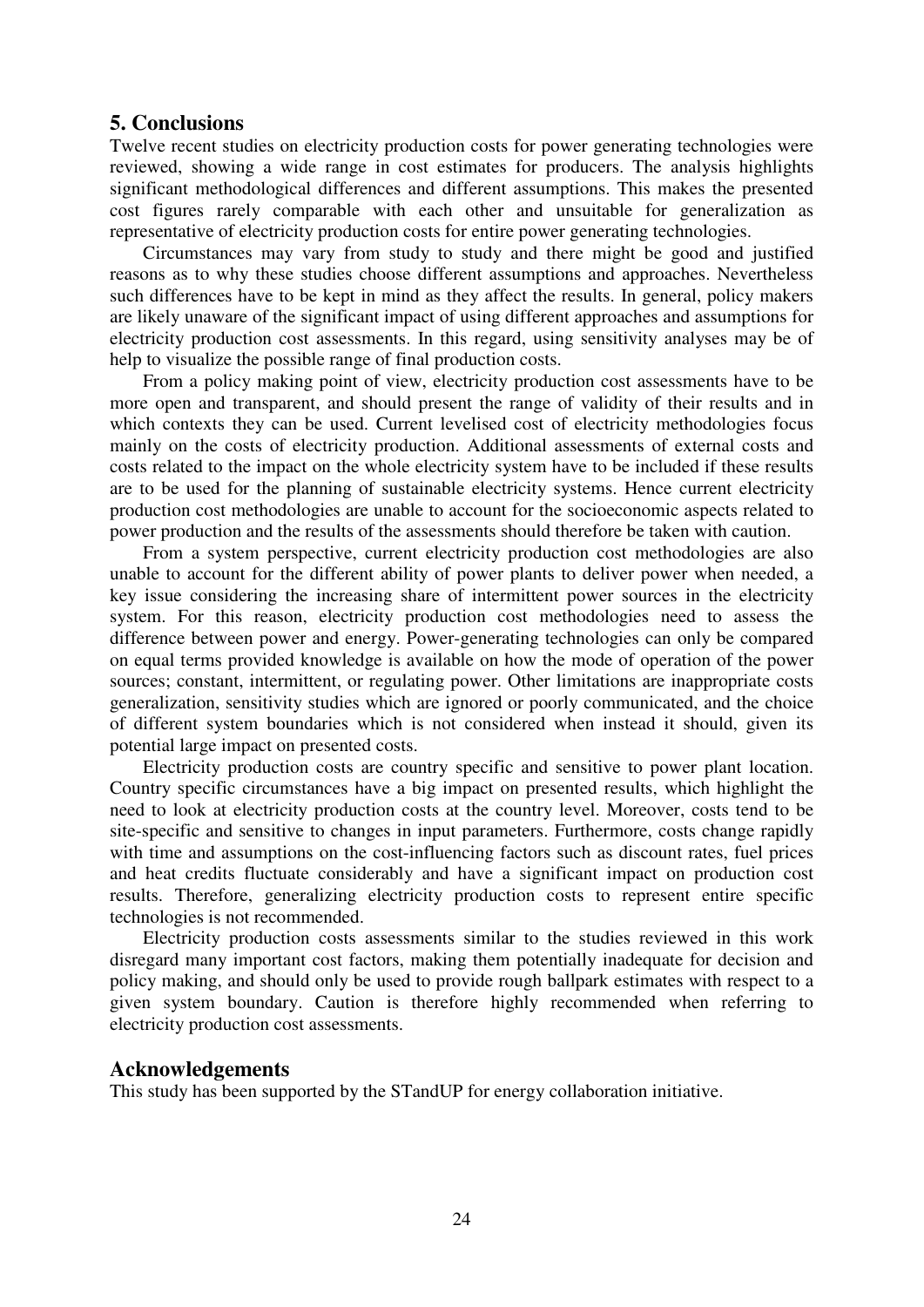#### **References**

[1] Canton J, Johanesson LÅ. Support schemes for renewable electricity in the EU. European Commission. Directorate-General for Economic and Financial Affairs. Brussels; 2010. Available from:

http://ec.europa.eu/economy\_finance/publications/e conomic\_paper/2010/pdf/ecp408\_en.pdf

[2] Ecofys. Financing Renewable Energy in the European Energy Market. Study ordered by the European Commission Directorate-General for Energy: 2011. Available from: http://ec.europa.eu/energy/renewables/studies/doc/r enewables/2011\_financing\_renewable.pdf

[3] Hamilton K, Stöver J. Economic analysis of Projects in a Greenhouse World. Policy research working paper 6117. The World Bank Development Research Group Environment and Energy Team; 2012. Available from: http://wwwwds.worldbank.org/servlet/WDSContentServer/WD SP/IB/2012/07/02/000158349\_20120702160519/Re ndered/PDF/WPS6117.pdf

[4] NEEDS. Project Reports. New Energy Externalities Development for Sustainability (NEEDS) 2009b. Available from: http://www.needsproject.org/index.php?option=com\_content&task=v iew&id=42&Itemid=66

[5] IEA & NEA.Projected Costs of Generating Electricity 2010 Edition. International Energy Agency (IEA); 2010. Available from: http://www.iea.org/publications/free\_new\_Desc.asp ?PUBS\_ID=2207

[6] EIA. Updated Capital Cost Estimates for Electricity Generation Plants. U.S. Energy Information Administration (EIA); 2010b. Available from: http://www.eia.gov/oiaf/beck\_plantcosts/pdf/update dplantcosts.pdf

[7] VGB. Survey 2011. Investment and Operation Cost Figures - Generation Portfolio.VGB Powertech e.V. (VGB); 2011. Available from: https://www.vgb.org/index.php?site=vgbmultimedi  $a\&i\&d=5414$ 

[8] Elforsk. El från nya och framtida anläggningar 2011. Elforsk report 11:26.; 2011. Available from http://www.elforsk.se/Programomraden/El-- Varme/Rapporter/?rid=11\_26\_

[9] DECC. Generation costs. Department of Energy and Climate Change (DECC); 2012. Web page. [Accessed 4 June 2012]

http://www.decc.gov.uk/en/content/cms/about/ec\_s ocial\_res/analytic\_projs/gen\_costs/gen\_costs.aspx.

[10] Arup. Review of the generation costs and deployment potential of renewable electricity generation technologies in the UK. Study Report. Department of Energy and Climate Change; 2011. Available from: http://www.decc.gov.uk/assets/decc/11/consultation /ro-banding/3237-cons-ro-banding-arup-report.pdf

[11] EIA. Levelized Cost of New Generation Resources in the Annual Energy Outlook 2011.U.S. Energy Information Administration (EIA); 2010a. Web article. [Accessed 3 April 2012] Available from:

http://www.eia.gov/oiaf/aeo/electricity\_generation. html.

[12] PB. Electricity Generation Cost Model -2011 Update Revision 1.Parsons Brinckerhoff (PB). Department for Energy and Climate Change (DECC); 2011. Available from: http://www.pbworld.com/pdfs/regional/uk\_europe/ decc\_2153-electricity-generation-cost-model-2011.pdf

[13] PwC. Vad kostar kraften? Indikativ beräkning av kostnader för ny kraft exkl. styrmedel och skatter. PricewaterhouseCoopers (PwC). Skogen, Kemin, Gruvorna och Stålet (SKGS); 2010. Available from:

http://www.skgs.org/media/rapport\_skgs.pdf.

[14] CASES. DELIVERABLE No D.4.1. Private costs of electricity and heat generation. Cost Assessment of Sustainable Energy Systemts (CASES); 2008b. Available from: http://www.feem-

project.net/cases/downloads\_presentation.php

[15] EUSUSTEL. Final Technical Report. European Sustainable Electricity; Comprehensive Analysis of Future European Demand and Generation of European Electricity and its Security of Supply (EUSUSTEL); 2007d. Available from: http://www.eusustel.be/results.php

[16] Förnybart. Kostnader för ny elproduktion - en jämförelse mellan olika aktörers bedömningar. Förnybart.nu - initiativitet för förnybar energi och energieffektivisering; 2010. Available from: http://www.fornybart.nu/download.asp?id=BD6093 DBBD65A4E1EEB25C38F76AE7B4&NAME=Ko stnader+f%F6r+ny+elproduktion.pdf

[17] Citi. New Nuclear - The Economics Say No. Citigroup Global Markets; 2009. Available from: https://www.citigroupgeo.com/pdf/SEU27102.pdf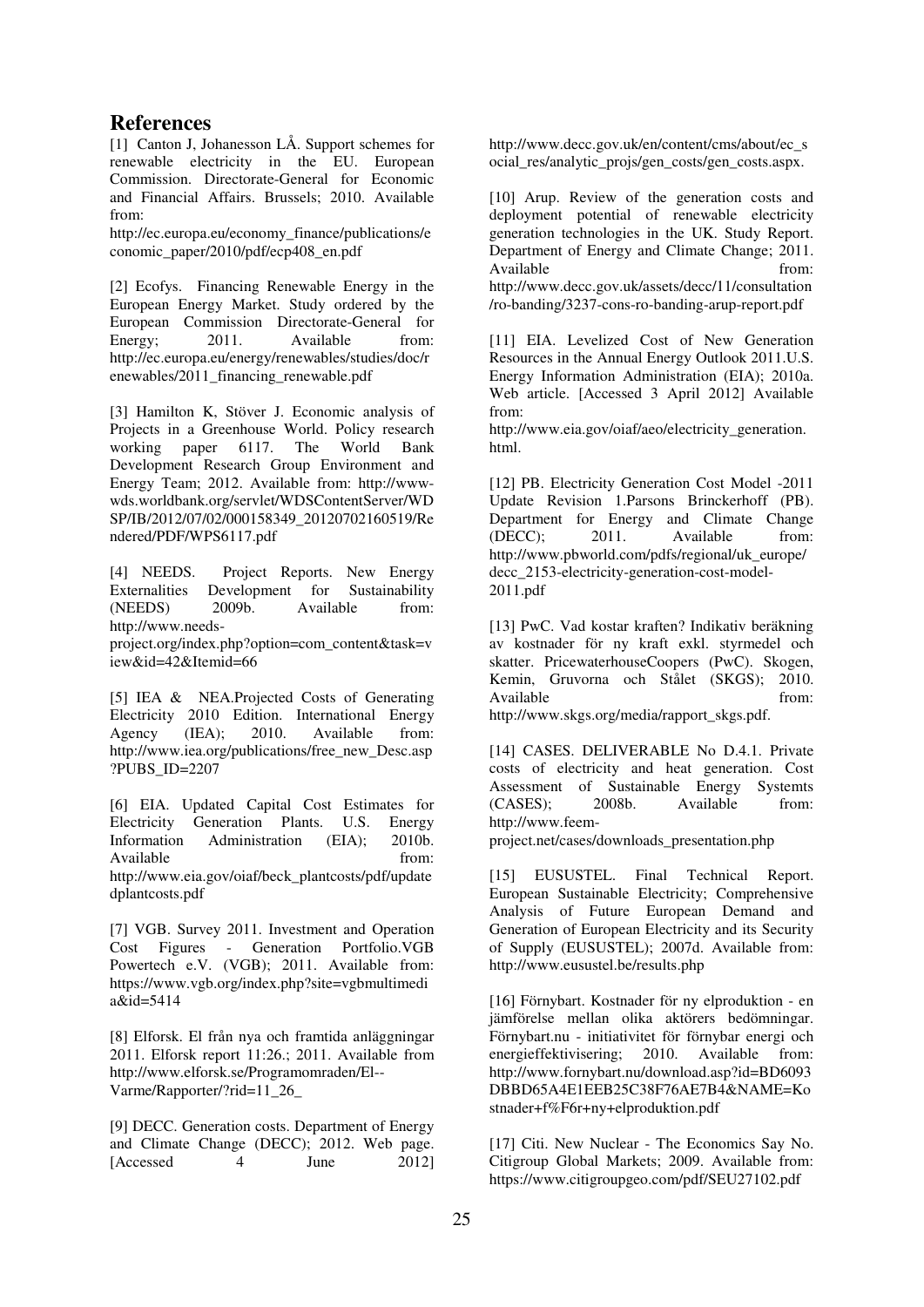[18] EWEA. The Economics of Wind Energy. The European Wind Energy Assocciation (EWEA); 2009. Available from: http://www.ewea.org/fileadmin/ewea\_documents/d ocuments/00\_POLICY\_document/Economics\_of Wind Energy March 2009 .pdf

[19] IEA. World Energy Outlook 2009.International Energy Agency (IEA); 2009. Available from: http://www.iea.org/textbase/nppdf/free/2009/weo20 09.pdf

[20] IEA. Technology Roadmap. Solar photovoltaic energy. International Energy Agency (IEA); 2010b. Available from: http://www.iea.org/papers/2010/pv\_roadmap.pdf

[21] Branker K, Pathaka MJM, Pearcea J. A review of solar photovoltaic levelized cost of electricity. Renew Sust Energ Rev. 2011; 15:4470– 4482.

[22] Nicholson M, Biegler T, Brook BW. How carbon pricing changes the relative competitiveness of low-carbon baseload generating technologies. Energy. 2011; 36:305-313.

[23] Freeman III AM. Estimating the environmental costs of electricity: An overview and review of the issues. Resour Energy Econ. 1996;18(4):347-362.

[24] Damen K, van Troost M, Faaij A, Turkenburg W. A comparison of electricity and hydrogen production systems with CO2 capture and storage. Part A: Review and selection of promising conversion and capture technologies. Prog Energ and Combust. 2006; 32(2):215-246.

[25] Khatib H. Review of OECD study into "Projected costs of generating electricity—2010 Edition". Energ Policy. 2010; 38(10):5403-5408.

[26] IEA. Power Generation Investment in Electricity Markets. International Energy Agency (IEA). Energy market reform; 2003. Available from:

http://www.hks.harvard.edu/hepg/Papers/Fraser.gen .invest.elec.mkts.1203.pdf

[27] IMF.Stat. Currency Query: GDP Deflator. International Monetary Fund (IMF); 2012. Web page. [Accessed 14 May 2012]. Available from: http://imfstatext.imf.org/WBOSquery/Index.aspx?QueryId=6312. .

[28] European Commission. External Costs Research results on socio-environmental damages due to electricity and transport. Directorate-General

for Research, EUR 20198; 2006. Available from: http://www.externe.info/externe\_2006/externpr.pdf

[29] Larsson S. Reviewing electricity generation cost assessments. Master's thesis in Energy Systems Engineering. Global Energy Systems, Uppsala University. Energy Committee, Royal Swedish Academy of Sciences; 2012. Available from: http://www.diva-

portal.org/smash/record.jsf?searchId=3&pid=diva2: 540350

[30] Martin L. Forecasting & Analysis collaborator at EIA. 2012. Email communication.

[31] Elforsk. El från nya anläggningar 2007. Elforsk report 07:50. 2007. Available from http://www.dn.se/Documents/Elforsk-rapport.pdf

[32] Mott MacDonald. UK Electricity Generation Costs Update; 2010. Available from: http://www.decc.gov.uk/assets/decc/statistics/projec tions/71-uk-electricity-generation-costs-update-.pdf

[33] IHS. IHS CERA European Power Capital Costs Index (EPCCI). Information Handling Services (IHS).; 2012. Web page. Available from: http://www.ihs.com/info/cera/ihsindexes/index.aspx . Accessed 4 April 2012.

[34] IEA. Hydropower. International Energy Agency (IEA); 2010a. Web article. [Accessed 23 April 2012]. Available from: http://www.ieaetsap.org/web/E-TechDS/PDF/E07-hydropower-GS-gct.pdf.

[35] EUSUSTEL. D5.1 Report on total social cost of electricity generation. European Sustainable Electricity; Comprehensive Analysis of Future European Demand and Generation of European Electricity and its Security of Supply (EUSUSTEL); 2007c. Available from: http://www.eusustel.be/wp.php

[36] DECC. DECC fossil fuel projections: summary. Department of Energy and Climate Change (DECC); 2011a. Available from: http://www.decc.gov.uk/assets/decc/11/aboutus/economics-social-research/2933-fossil-fuelprice-projections-summary.pdf

[37] EIA. Energy Prices by Sector and Source, United States, Reference case.U.S. Energy Information Administration (EIA); 2012. Web page. [Accessed 4 April 2012]. Available from: http://www.eia.gov/oiaf/aeo/tablebrowser/#release= AEO2011&subject=0-AEO2011&table=3- AEO2011&region=1-0&cases=ref2011-d020911a.